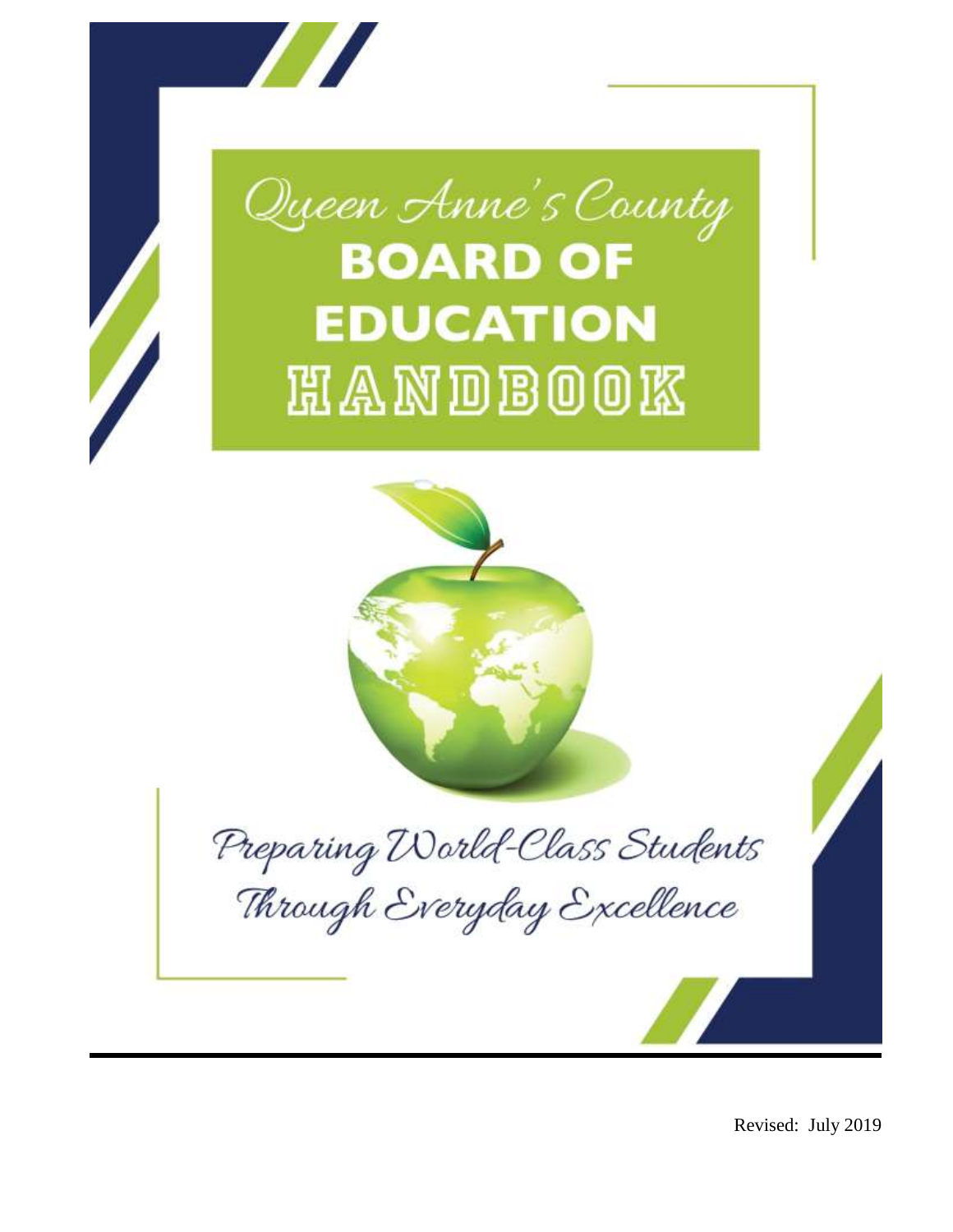# **Table of Contents**

| Rules of Order for Meeting                                                 |  |
|----------------------------------------------------------------------------|--|
| Quorum and Number of Votes Needed for Action                               |  |
| Code of Conduct of the Board of Education of QA County                     |  |
| <b>Board of Education Norms</b>                                            |  |
| Annual Board Evaluation and Retreat                                        |  |
| <b>Board Development Programs</b>                                          |  |
| Master Plan, Accountability and Continuous Improvement                     |  |
|                                                                            |  |
|                                                                            |  |
|                                                                            |  |
| <b>Mission Statement</b>                                                   |  |
| <b>Vision Statement</b>                                                    |  |
| <b>Core Values</b>                                                         |  |
| Goals                                                                      |  |
|                                                                            |  |
| <b>Board Member Authority</b><br><b>Board Candidates and Members-Elect</b> |  |
|                                                                            |  |
| <b>Board Member Vacancy</b>                                                |  |
| <b>New Board Member Orientation</b>                                        |  |
| Oath of Office/Swearing In                                                 |  |
| <b>Seating New Board Members</b>                                           |  |
| <b>Student Representatives</b>                                             |  |
|                                                                            |  |
|                                                                            |  |
|                                                                            |  |
| Appointment of the County Superintendent of Schools                        |  |
| Responsibilities and Duties of the Superintendent of Schools               |  |
|                                                                            |  |
| BOE Members Attendance and Participation in Commencement Ceremonies        |  |
| Board Members' Visits to Schools                                           |  |
| Meetings with Public Boards and the Legislative Delegation                 |  |
| <b>Officers</b>                                                            |  |
| Date, Time, and Place                                                      |  |
| Attendance                                                                 |  |
| <b>Agendas and Board Materials</b>                                         |  |
| Format for Agenda                                                          |  |
| <b>Citizen Participation</b>                                               |  |
| <b>Conduct of Board Meetings</b>                                           |  |
| Closed Sessions of the Board of Education                                  |  |
| <b>Administrative Function</b>                                             |  |
| Special Meetings of the Board of Education                                 |  |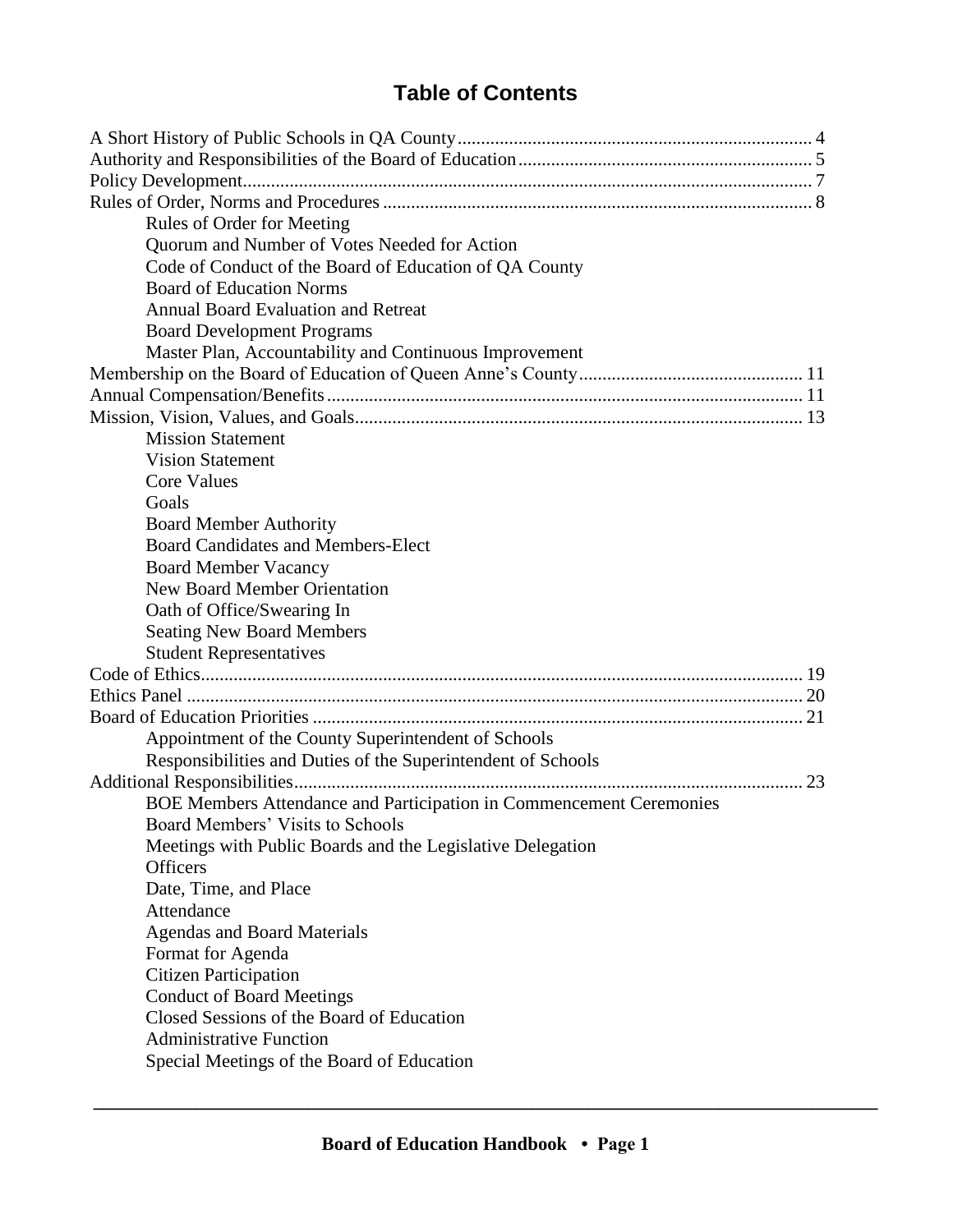|                                                                                      | 28 |
|--------------------------------------------------------------------------------------|----|
| <b>Guidelines for Board Reports</b>                                                  |    |
| <b>Minutes</b>                                                                       |    |
| Requirements                                                                         |    |
| <b>Open Session</b>                                                                  |    |
| <b>Closed Session</b>                                                                |    |
| <b>Board Docs</b> <sup>©</sup>                                                       |    |
| <b>Record of Board Meetings</b>                                                      |    |
| <b>Board/Staff Communications</b>                                                    |    |
| <b>Communication from Board Members to Staff</b>                                     |    |
| <b>Communication from Employees to Board Members</b>                                 |    |
|                                                                                      |    |
| Electronic Correspondence                                                            |    |
| Public Access to Correspondence and Memoranda                                        |    |
|                                                                                      |    |
|                                                                                      |    |
| Board of Education Member Recommended Appointments                                   |    |
| Maryland Association of Boards of Education (MABE)                                   |    |
| <b>Personnel Appointment Procedures</b>                                              |    |
| Citizen Concerns or Complaints Regarding Queen Anne's County Public School Employees |    |
|                                                                                      |    |
| Legal Counsel                                                                        |    |
| <b>Certified Public Accountant</b>                                                   |    |
| Payment of Legal and Auditing Fees                                                   |    |
|                                                                                      |    |
|                                                                                      |    |
|                                                                                      |    |
|                                                                                      |    |
|                                                                                      |    |
|                                                                                      |    |
|                                                                                      |    |
|                                                                                      |    |
|                                                                                      |    |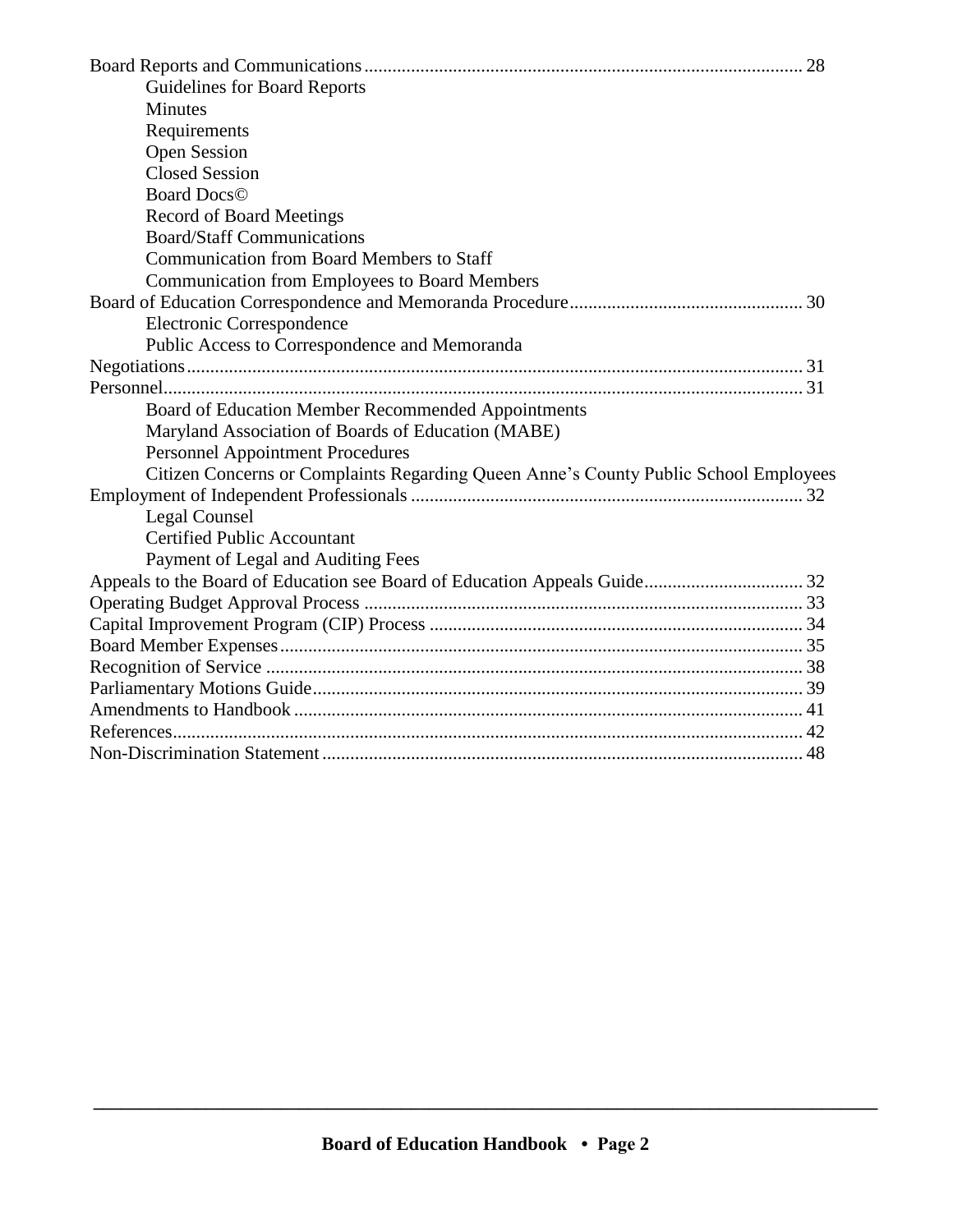#### **A SHORT HISTORY OF PUBLIC SCHOOLS IN QUEEN ANNE'S COUNTY**

Prior to 1723 no provision for public instruction was made in Queen Anne's County. In 1723 the General Assembly of Maryland passed a law that required all Maryland counties to establish one school in each county "as near the center of the county as might be…" and "…as may be most convenient for the boarding of children." (Emory, 1950) In Queen Anne's County that area was deemed to be land near present day Queenstown. The small school was completed in 1725. Its objective was to provide an education for a maximum of 10 male students who could afford to pay for tuition and board. This school remained operational until the 1780's. The school served as a precursor to a number of private educational academies that sprung up around the county in the early nineteenth century, such as the Sudlersville Academy founded by Simon Newcomb, the Centreville Academy, and the Church Hill Academy.

In 1825 an Act was passed by the Maryland General Assembly entitled "An Act to Provide for the Instruction of Youth in Primary Schools throughout the State." Based upon this law, citizens located throughout all geographical areas of Queen Anne's County began to build schools and employ teachers in order to provide their children with an opportunity for an education. By 1832, 27 school districts were established. Each district had three trustees whose duties involved supervision of their schools and whose powers included recommending teachers and levying of taxes for the support of these schools. In addition, there were six commissioners of the school fund appointed by the Orphans' Court by virtue of an Act of the General Assembly of Maryland. These appointed trustees were responsible for the county-wide educational program and were the forerunners to the current Queen Anne's County School Board. (Record-Observer, 1958)

By 1868 The Queen Anne's County School Board moved to establish one school in each election district. If a school did not exist within an election district, one was then established. In 1878 Queen Anne's County required all schools to have at least 10 students attending classes within each school building on a full-time basis in order for the building to be considered a school. Based upon this law, by 1914 there were at least 77 schools located throughout the county. Four high schools were in operation. These secondary schools were situated in Stevensville, Centreville, Sudlersville, and Queen Anne's. A very short time later the town of Church Hill established a high school. (Record-Observer, 1958)

By the late 1940's and continuing into the 50's and 60's many of the 77 schools were consolidated. It was thought that the "Superintendents" could not visit and manage so many such schools. Therefore, in 1958 based upon the recommendation from a citizen planning committee and board action, 10 elementary schools and four high schools were formed and became operational within the district. In 1966, the partially completed Queen Anne's County High School opened. The school was built to unite all county high school students and consolidate them into one building. The older geographicallybased high schools were renovated and opened to house students who were in grades 5<sup>th</sup> through 8<sup>th</sup>. Based upon current educational research, the grade band was later adjusted by returning  $5<sup>th</sup>$  grade students to elementary schools. Finally, Kent Island High School was opened in the late 1990s in order to accommodate an increase in the Kent Island student population.

Today, Queen Anne's County Public Schools, operates 14 schools, with approximately 7,800 students and 1,030 full-time employees, half of whom are teachers. The public schools are funded through federal, state and local taxes.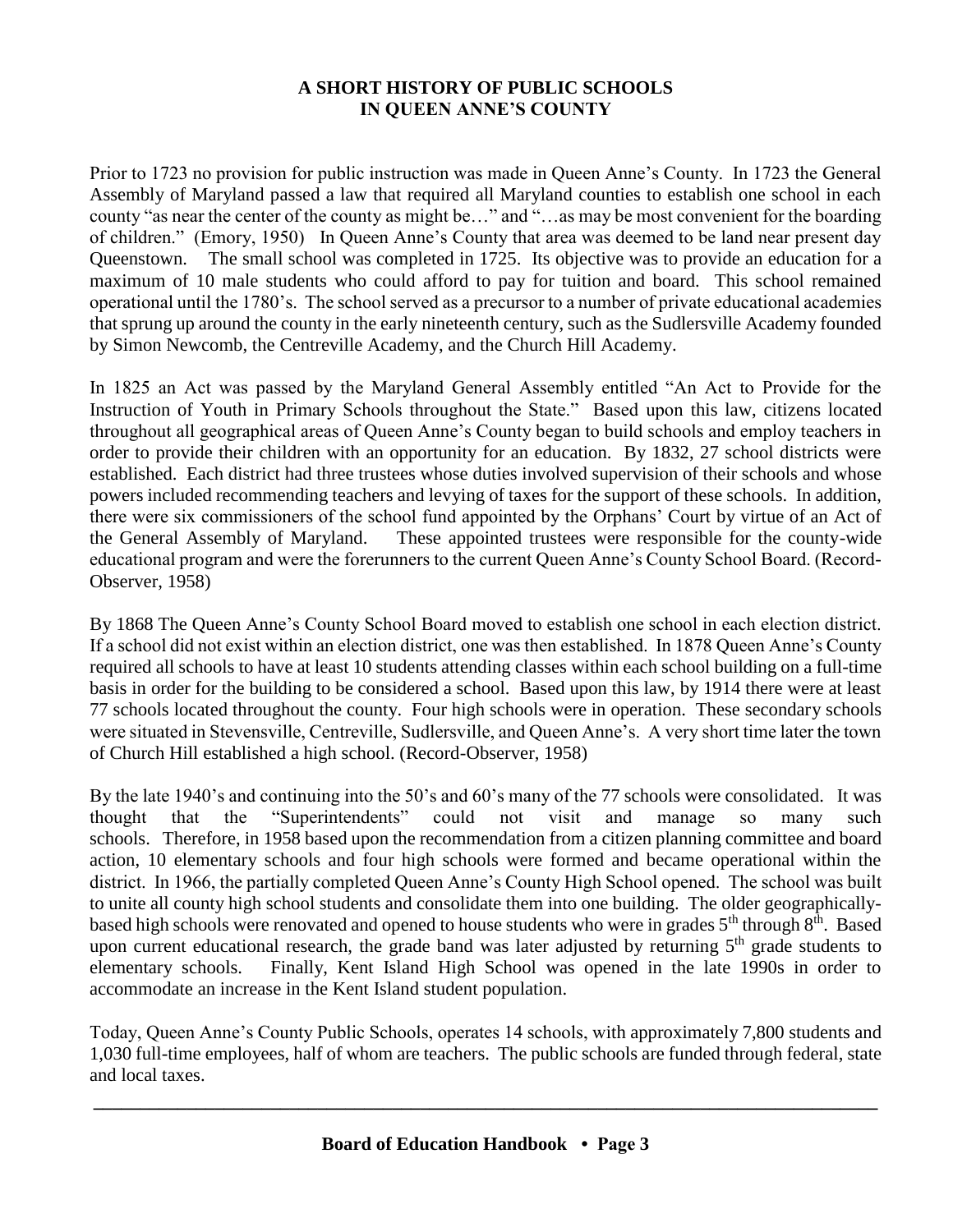#### **AUTHORIZATION**

The Board of Education of Queen Anne's County, Maryland, is a body politic and corporate of perpetual existence and may sue and be sued.

#### **Commissioning of Board Members**

Each Board member shall receive a commission signed by the Governor of Maryland and is stamped with the Seal of Maryland at the beginning of their term of office. The Clerk of the Circuit Court shall have in possession the member's commission from the Governor of Maryland declaring his/her eligibility and meeting qualifications as prescribed by law. The said Clerk of the Circuit Court for Queen Anne's County shall administer the Oath of Office to new Board members at the December Annual Meeting of the Board of Education.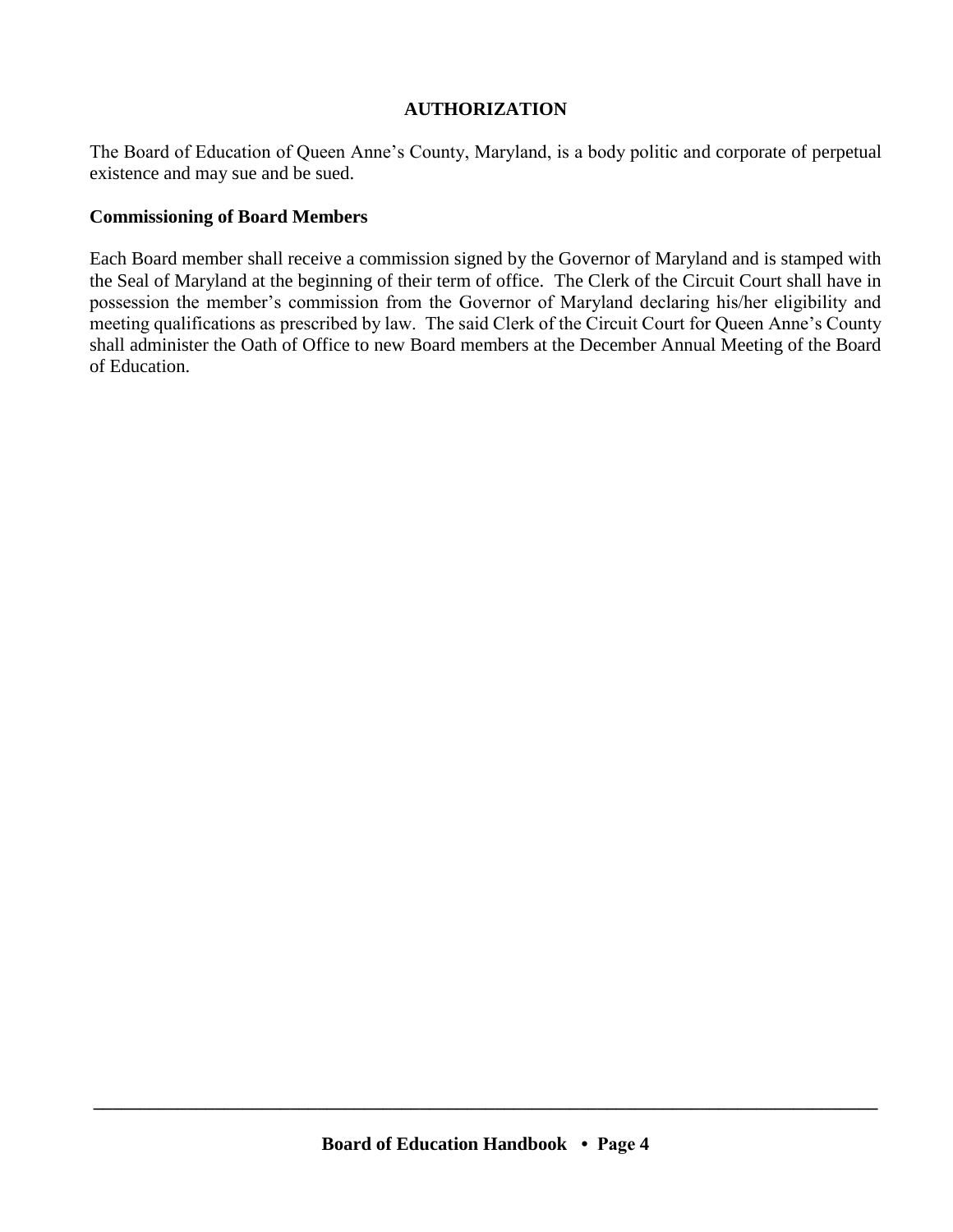## **Authority and Responsibilities of the Board of Education**

The Board of Education of Queen Anne's County, Maryland, is organized as prescribed by the Education Article to the *Annotated Code of Maryland,* Subtitle 4, Queen Anne's County; Sections 3-10A-01 through 3-10A-04.

The powers and mandatory duties of the Board of Education are defined in the Education Article of the *Annotated Code of Maryland* and Title 13A of the *Code of Maryland Regulations* (COMAR).

The Superintendent is responsible for administering the policies for the school system. The legal obligation for policymaking resides with the Board.

The Board's primary responsibilities, aligned to support the strategic plan of the school system, include, but are not limited to:

- 1. Selecting, appointing, and evaluating the Superintendent of Schools;
- 2. Formulating and interpreting policies;
- 3. Reviewing policy appeals by a paper review process;
- 4. Deciding appeals of the superintendent's decision to suspend or terminate an employee;
- 5. Deciding appeals of the superintendent's decision for student suspension;
- 6. Adopting operating and capital budgets;
- 7. Making decisions on educational, budgetary, financial (including authorization of legal settlements, with the exception of special education settlements, up to a level adopted by the Board), and facility matters;
- 8. Approving curriculum guides and courses of study;
- 9. Approving school attendance boundaries;
- 10. Acting in a quasi-judicial capacity, in particular, deciding appeals;
- 11. Acting on personnel matters;
- 12. Advancing a legislative agenda before the County Commissioners and General Assembly;
- 13. Appointing an auditor and legal counsel; and
- 14. Approve hiring of architects.

In addition to those mandatory duties that are defined in law, the Board is committed to *The Key Work of School Boards* developed by the National School Boards Association. The *Key Work of School Boards*  encompasses these eight areas of action:

- 1. Establishing a clear **VISION** of student achievement as the top priority of the school board, staff, and community.
- 2. Setting clear **STANDARDS** for student performance.
- 3. Establishing an **ASSESSMENT** process that measures success at regular intervals.
- 4. Establishing a strong **ACCOUNTABILITY** process.
- *5.* **ALIGNMENT** of resources to focus on students meeting the standards.
- 6. Creating a positive **CLIMATE** for student success.
- *7.* Building **COLLABORATIVE RELATIONSHIPS** with political and business leaders, with a focus on developing a consensus for student success as a top community priority.
- 8. Committing to **CONTINUOUS IMPROVEMENT** for student achievement.

NOTE: The handbook summarizes selected policies and regulations, as they existed at time of publication. In the event of conflicting information in our policies and regulations, those posted on [www.qacps.](http://www.qacps/)org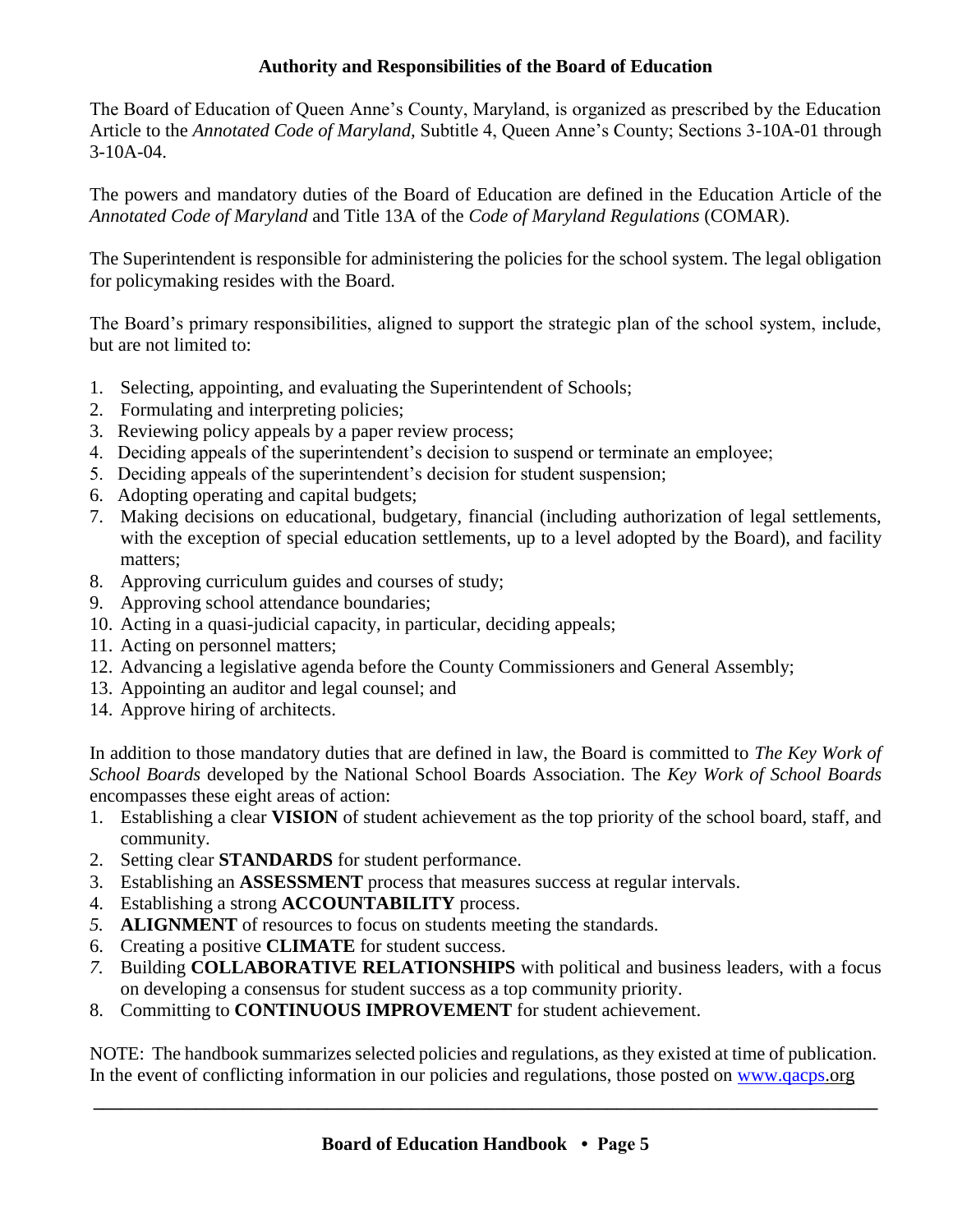#### **Responsibilities**

The Board is responsible for determining the mission and vision for the school system, and adopting goals to help achieve that vision. The Board shall adopt policies consistent with these goals and shall regularly review such policies and the progress towards attainment of these goals. The Board shall also advocate for adequate funding for the school system and shall direct the expenditure of resources to best fulfill the goals.

The primary functions of the Board can generally be classified into three broad categories: legislative, executive, and quasi-judicial.

Legislative responsibilities include promulgating policies to govern the school system and are made pursuant to and within the scope of Maryland statute.

Executive responsibilities are administrative in nature, involving the implementation of policy or statutory responsibilities of the Board. Examples include the appointment of certificated personnel, the evaluation of the superintendent, and the election of Board officers.

Quasi-judicial responsibilities occur when the Board considers and rules on matters of appeals from students, employees, or other individuals adversely affected by a school system decision.

The authority of the Board is collective and not individual. Except where the Board has delegated decisionmaking to one of its members, individual Board members cannot act on behalf of the board.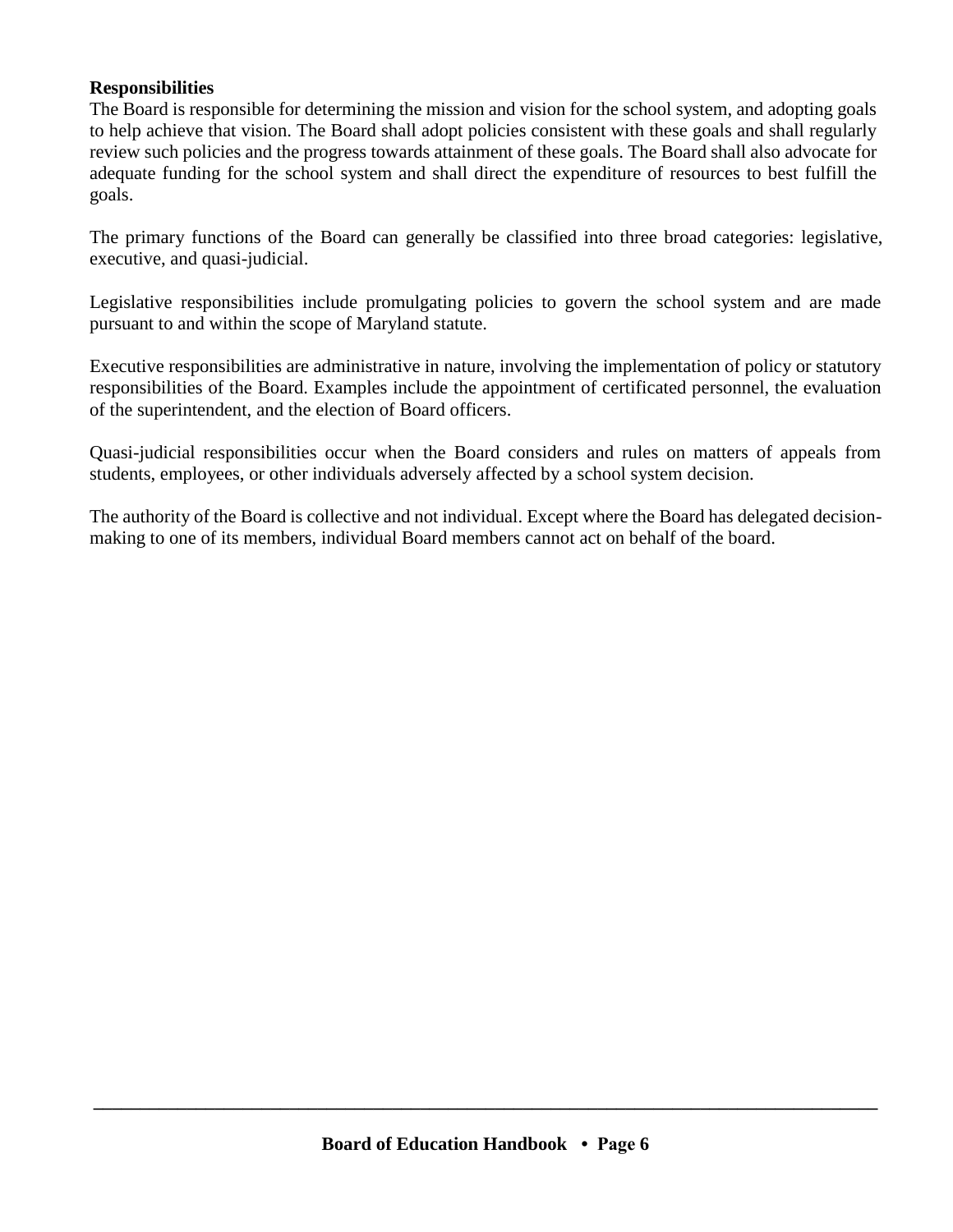#### **POLICY DEVELOPMENT**

It is the intent of the Board of Education of Queen Anne's County ("the Board" or "Board") to develop policies to serve as guidelines for its own operation and for the successful and efficient functioning of Queen Anne's County Public Schools ("QACPS") in accordance with the Board's mission statement. The Board develops its policies subject to federal law, the Maryland Constitution, the Annotated Code of Maryland, and the Maryland State Department of Education's bylaws, rules, and regulations. Policies are developed by the Board with the advice of the Superintendent and Executive Team.

The Board, through the Superintendent and Executive Team, conducts an on-going policy review throughout the year. The Superintendent shall be charged with the responsibility of developing the calendar of policies to be presented to the Board by August of each year.

Formal adoption of new policies and/or revision or repeal of existing policies are solely within the province of the Board and will occur only after the proposed policy has been out for public comment for a minimum of two regularly-scheduled Board meetings.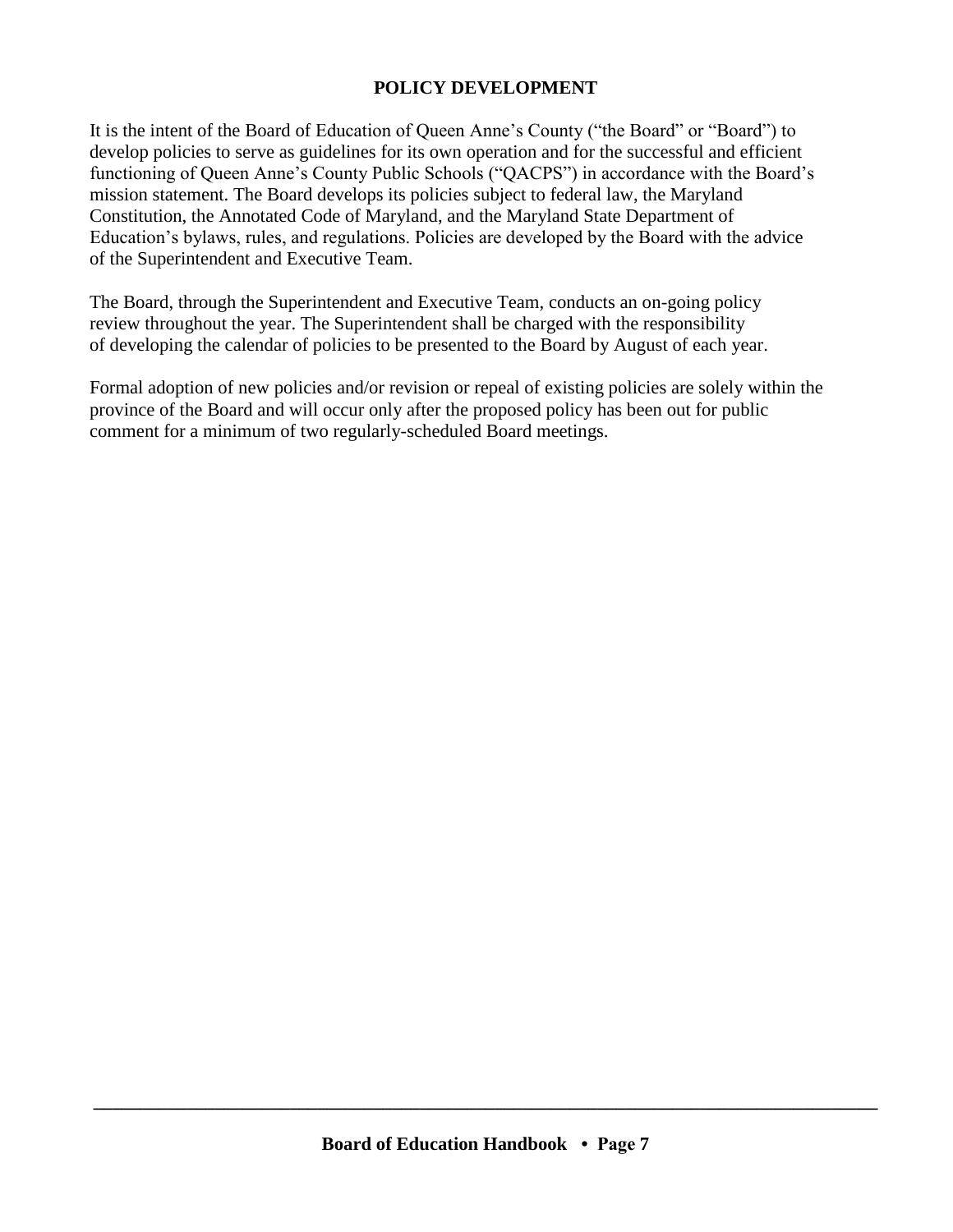#### **RULES OF ORDER, NORMS AND PROCEDURES**

In order to perform its duties in an orderly and consistent manner, the Board adopts certain rules, norms and procedures to govern its work. In this way, all may come to rely on the decisions made by the Board as incorporating both a sense of fairness and common sense and built on a foundation of acknowledged principles.

#### **Rules of Order for Meetings**

In general, the Board of Education follows *Robert's Rules of Order* in the conduct of its meetings. All meetings will be conducted in an orderly and businesslike manner using these rules, except when these rules are superseded by Board policy, this Handbook, or Maryland law.

#### **Quorum and Number of Votes Needed for Action**

Three members of a 5-member Board shall constitute a quorum. If there are 4 members on a Board, three members shall also constitute a quorum. If there are 3 members on a Board, two members shall constitute a quorum. (If there are less than 3 members, this Handbook may not be amended, repealed, or suspended.)

#### **Code of Conduct of the Board of Education of Queen Anne's County**

As a standard guide to Board members when interacting in the community and with each other, the Board has adopted the following Code of Conduct for its members.

#### *Be Respectful—*

- *Through words and actions, demonstrate respect for the diverse views of all citizens in our increasingly multicultural society.*
- *When advocating for a belief or position, ensure that criticism of opposing viewpoints is expressed as criticism of a position, not a person.*
- *Be a positive role model for public discourse – practice courtesy, politeness, and consideration.*
- *Engage in respectful, non-judgmental listening.*

#### *Be Responsible—*

- *Demonstrate fairness. Ensure that all sides have a fair opportunity to present their respective positions.*
- *Exercise your rights and responsibilities as a citizen. Encourage others to become informed and involved.*
- *While working toward the will of the majority, respect the rights of the minority.*
- *Clearly distinguish opinions from facts. Ensure all statements of fact are accurate and verifiable. Recognize the importance of achieving consensus as an important tool in community-building.*
- *Maintain the confidentiality of information obtained during the Closed Sessions.*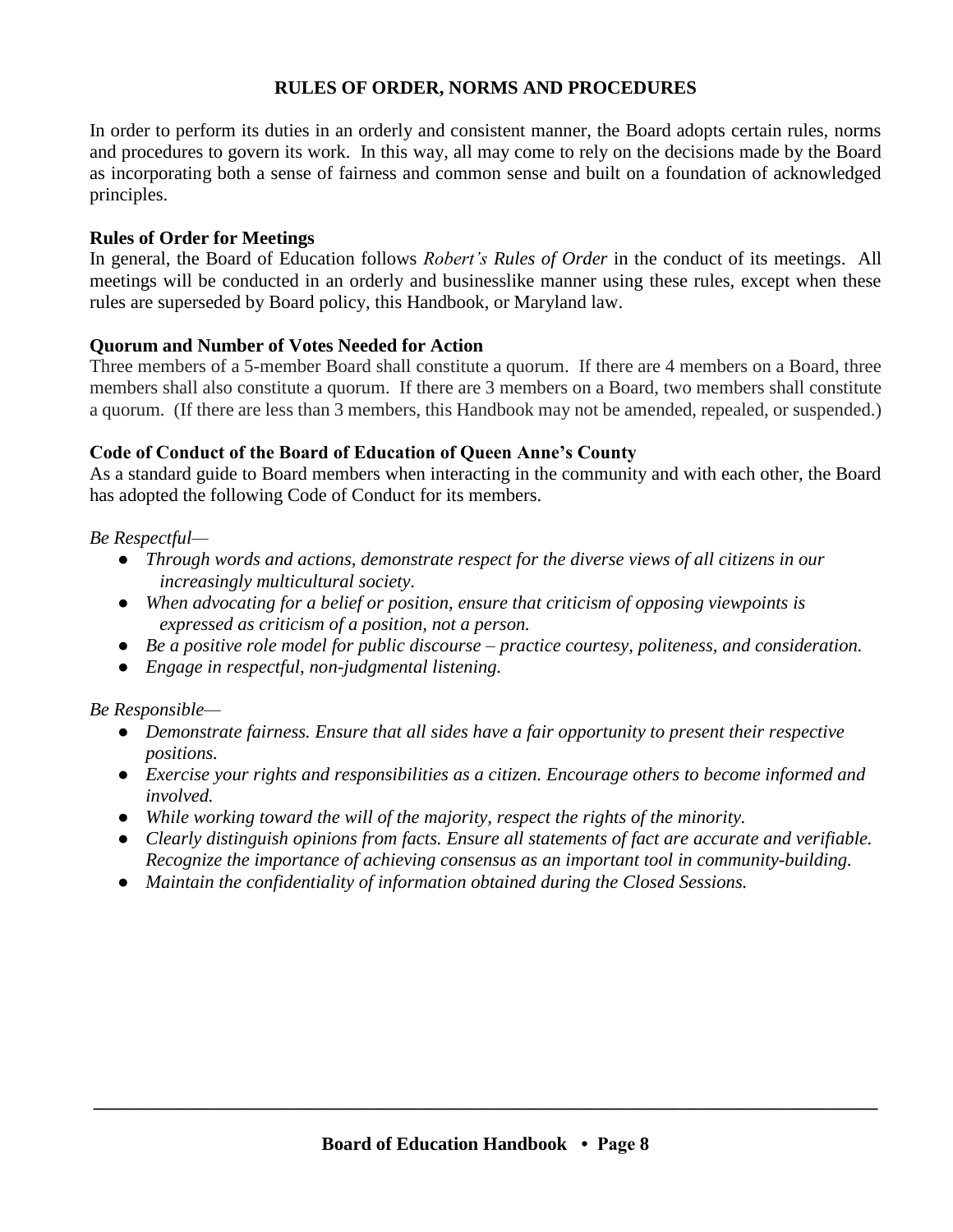#### **Board of Education Norms**

The members of the Board shall abide by the following norms in the conduct of their business. These norms provide for an orderly and respectful conduct of public business in an atmosphere of mutual respect and understanding.

Board members shall:

- Treat each other with respect to maintain a high functioning team.
- Come prepared to participate to foster cogent discussions and informed decision making.
- Publicly respect decisions made by the Board as a corporate body to support the democratic process and to convey professionalism.
- Maintain confidentiality to ensure respect for all individuals and maintain high levels of trust.
- Participate in Board continuous educational activities and training in order to function as a highly effective, cohesive team.
- Adhere to Board operating procedures to ensure consistency.
- Stay focused to maximize time on task and be mindful of time to show respect for all.
- Have fun and celebrate accomplishments to ensure that all decisions are made in the best interests of students.

#### **Annual Board Evaluation and Retreat**

The Board shall hold a separate meeting each year, at a time and place to be determined by the Board, for the purpose of self-evaluation. During this meeting, the Board may evaluate its own performance for the prior year, and discuss strategies to improve the effectiveness of the Board.

#### **Board Development Programs**

It is necessary for Boards to provide annual education opportunities for members. Time should be allotted at regular Board meetings to report on board development activities as needed.

The Board development plan for the year may include but not be limited to:

- 1. New Board member orientation (as needed).
- 2. Regular training and education activities (such as how to use email or Board Docs).
- 3. Board retreats during which time team building activities may take place as well as discussion of vision and Board direction, and Board self-evaluation.
- 4. Staff presentations to the Board on topics with instructional value (such as the scope of work of various staff positions).
- 5. Board member participation in conventions, seminars, and other programs sponsored by NSBA or MABE.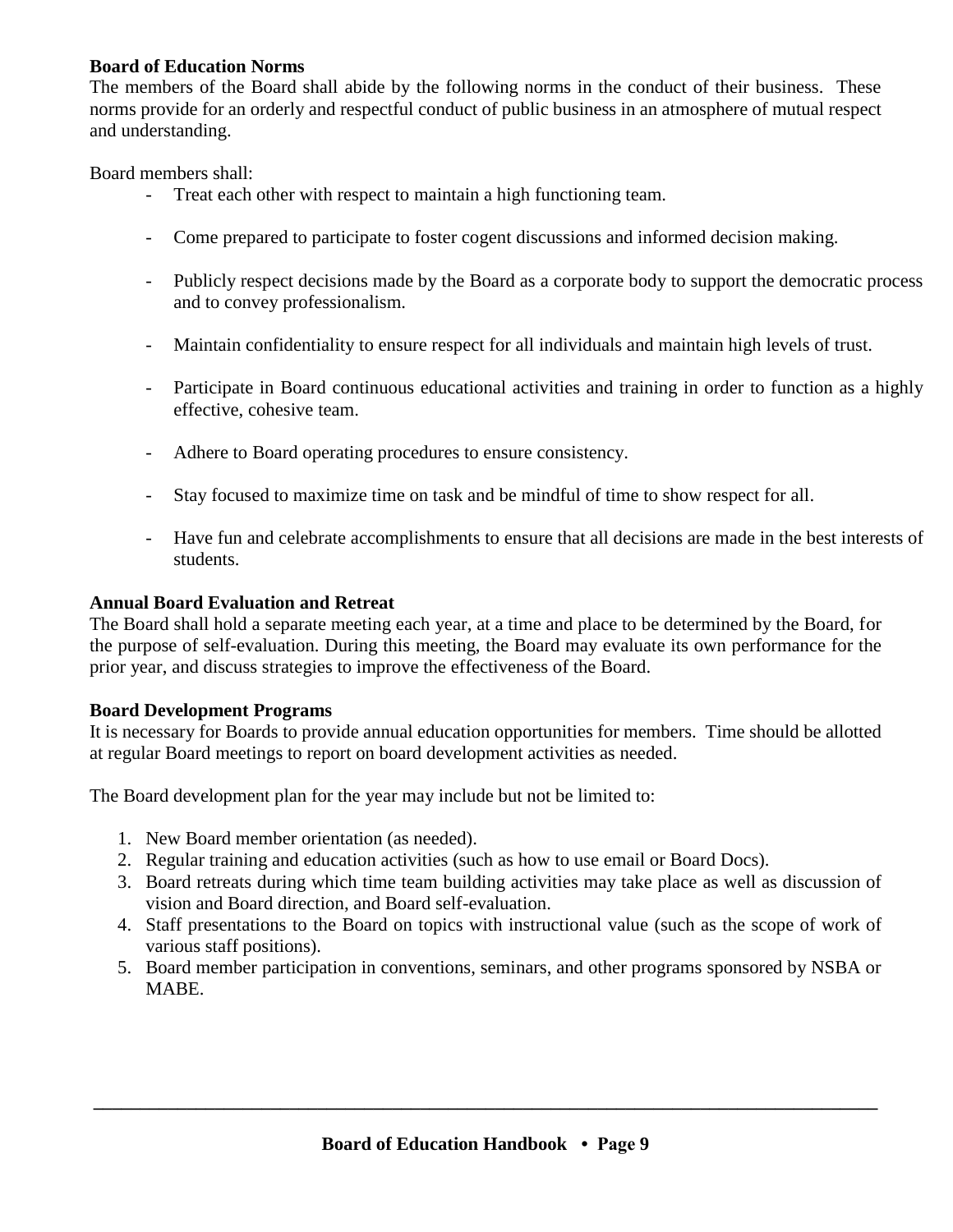#### **Master Plan, Accountability and Continuous Improvement**

The Board of Education of Queen Anne's County maintains a comprehensive school system Master Plan. This Master Plan is based on the vision and goals of the school system as articulated by the Board.

Prior to the commencement of the formulation of the annual budget, the Superintendent shall provide an annual report to the Board that describes the level of attainment of each of the goals and other information about students, schools, and the system that the Board may request.

The Board shall review this information, to consider both the performance of individual students and overall system performance including each demographic subgroup of students as defined by current law and regulation or as requested by the Board. The Board will use this information to assist in the preparation of the budget for the following year to assure that resources are directed to where they are most needed and effective.

The Board will also review the appropriateness of the measurements of the goals each year and shall adjust these measurements as needed. Reports of system and student performance will be readily available to the public.

Staff will develop appropriate learning strategies, curriculum and instruction based on the results of student, school, and system performance. Each year the Board shall consider these proposals for inclusion in the master plan for the system.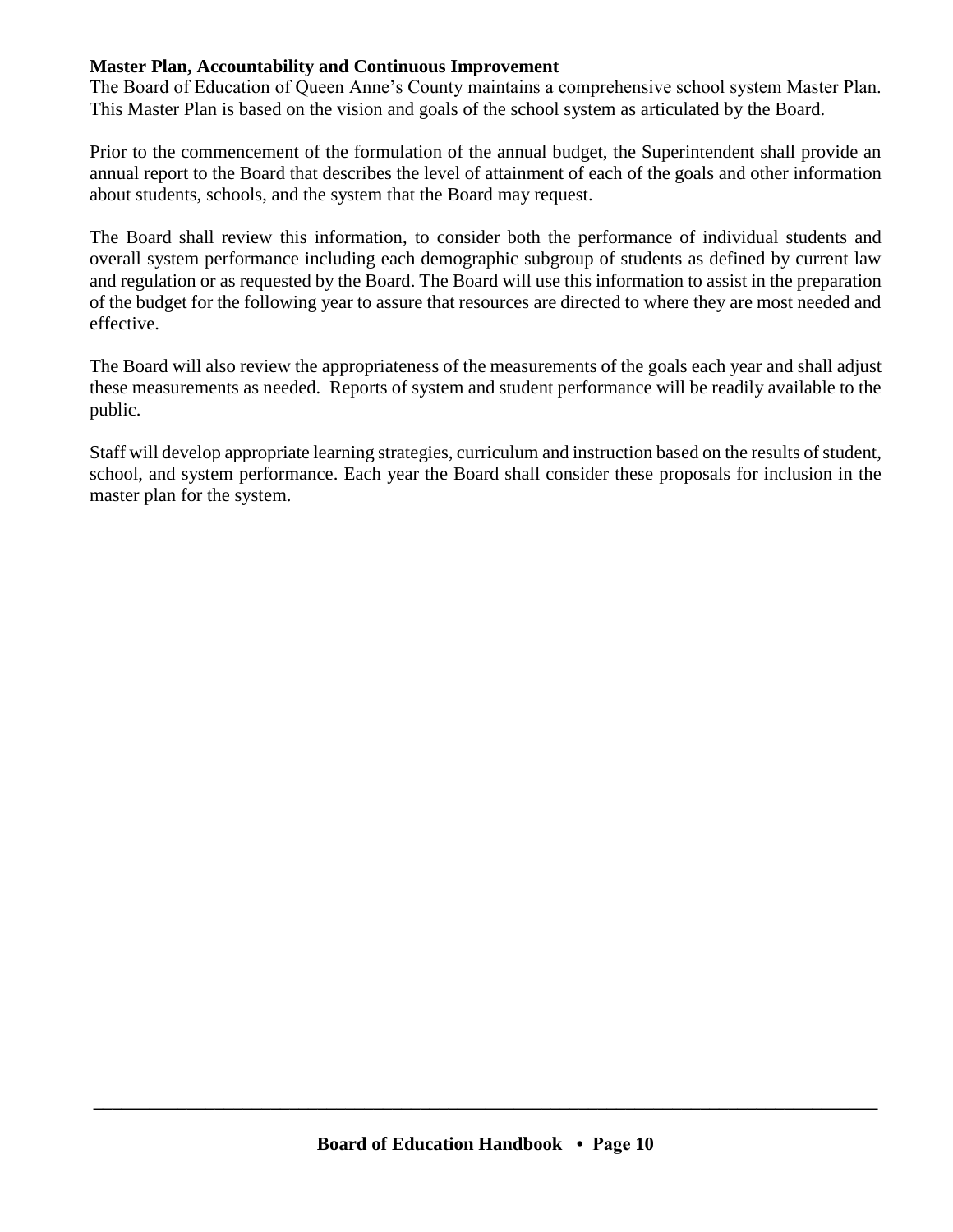#### **MEMBERSHIP ON THE BOARD OF EDUCATION OF QUEEN ANNE'S COUNTY Section 3-10A-01 of the Education Article to the Annotated Code of Maryland**

Membership on the Board of Education consists of five voting, non-partisan, elected members. One voting member shall reside in and be elected from each of the four county commissioner districts and one member shall reside in the county and be elected from the county at large. There shall also be one non-voting student member from each high school in Queen Anne's County, elected by their respective student bodies.

The Superintendent is a member of the Board as its Secretary-Treasurer. The Superintendent also serves as the Chief Executive Officer, of the school system.

A candidate for the Board must be a legal resident of Queen Anne's County for at least three (3) years and be a registered voter.

A member of the Board will serve a four-year term, beginning the first Monday in December after the member's election and until a successor is elected and qualifies.

The State Board may remove a voting member of the county board for immorality, misconduct in office, incompetency, willful neglect of duty, or failure to attend, without good cause, at least 75% of the scheduled meetings of the Board in any one calendar year.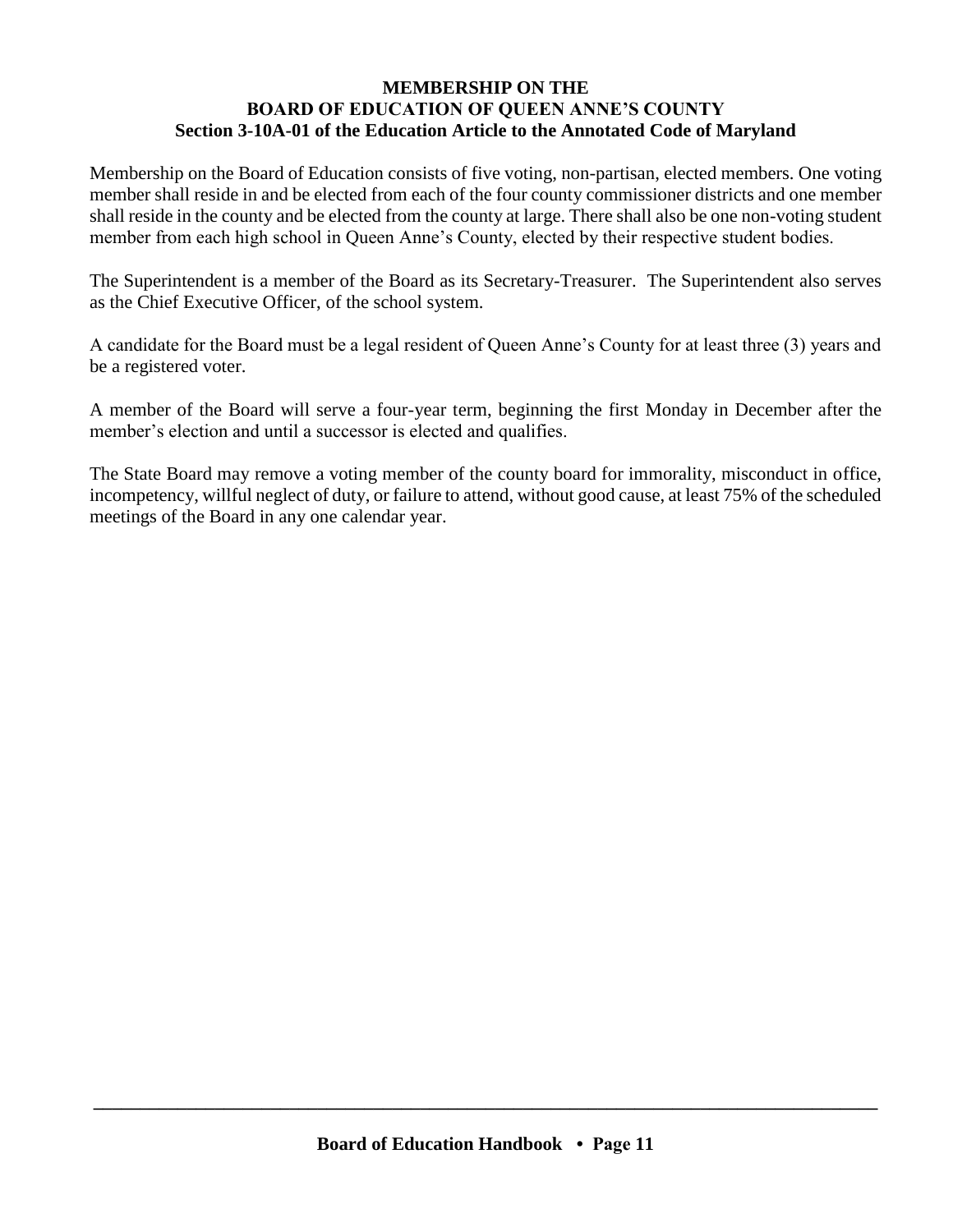#### **ANNUAL COMPENSATION/BENEFITS Section 3-10A-04 of the Education Article to the Annotated Code of Maryland**

## **Annual Compensation**

Elected members will receive \$3,500/year (Board president \$4,000), less deductions, to be split in four payments.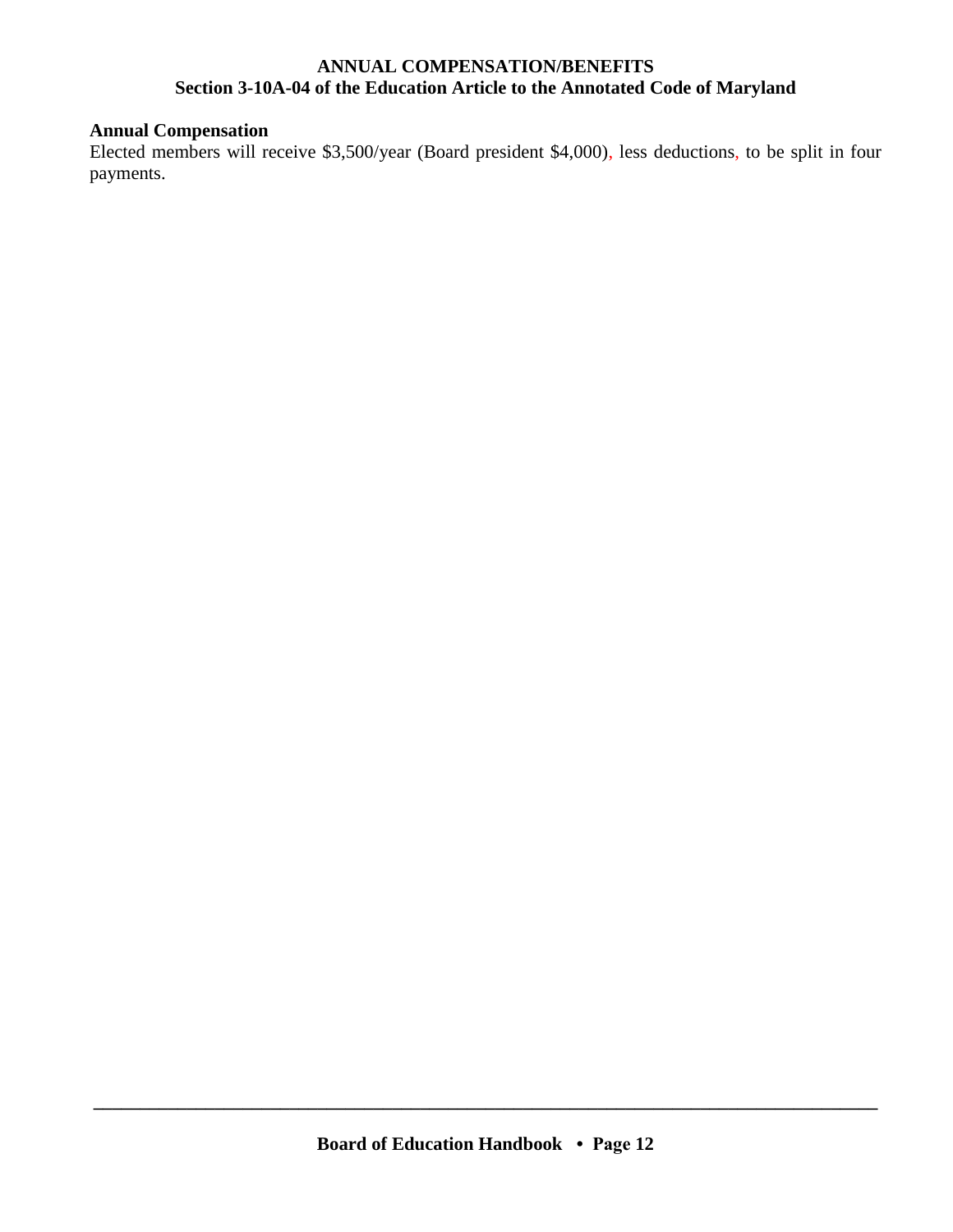## **VISION**

A graduate of Queen Anne's County Public Schools will be well-educated, globally competitive and prepared to become a caring, productive citizen of the 21st Century.

#### **MISSION STATEMENT**

The mission of Queen Anne's County Public Schools, a high-performing public school system, is to ensure that every student demonstrates a commitment to high achievement and everyday excellence, possessing the skills and knowledge to empower them to thrive and continue to grow intellectually, physically, emotionally and socially in a rapidly changing, globally competitive society; this will be accomplished through a partnership with our families and community, a world class curriculum, excellence in teaching and challenging educational experiences.

#### **CORE VALUES OF QACPS**

Focus on Results and Creating Value Managing for Innovation Learning-Centered Education Systems Perspective Visionary Leadership Agility Organizational and Personal Learning Valuing Faculty, Staff, and Students Management by Fact Social Responsibility

#### **GOALS**

#### **Goal 1: Learning Accountability and Results**

Every Queen Anne's County Public Schools student will experience high academic achievement and continuous progress by participating in an equitable rigorous world class instructional program designed so that every student will become globally competitive and prepared to become a caring, productive citizen of the 21st Century.

#### **Goal 2: Safety and Security**

Every Queen Anne's County Public School and office will be safe and secure while promoting individual health and wellbeing by providing a positive, respectful, and caring environments for teaching, learning, and working.

#### **Goal 3: Operational Effectiveness**

The Queen Anne's County Public Schools will maximize organizational efficiency and effectiveness by engaging in strategic efforts that enhance the operational function and management of schools and offices throughout the organization.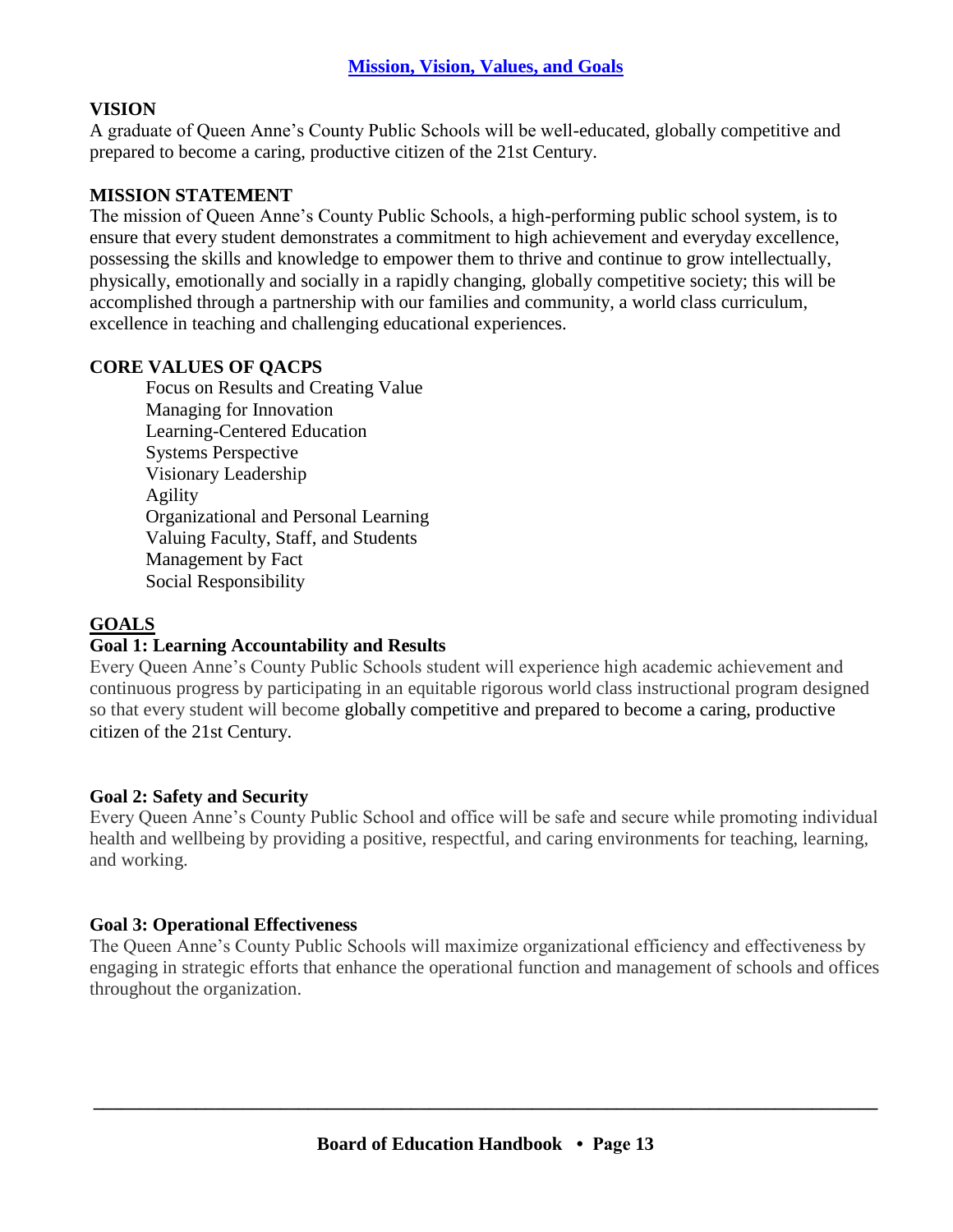#### **Goal 4: Human Capital**

The Queen Anne's County Public Schools will strategically recruit, select, develop, support, evaluate and retain an effective highly qualified diverse staff at all levels of the organization.

## **Goal 5: Community Partnership and Engagement**

The Queen Anne's County Public Schools will cultivate innovative community partnerships with all stakeholders to provide an equitable and sustainable system of support every student.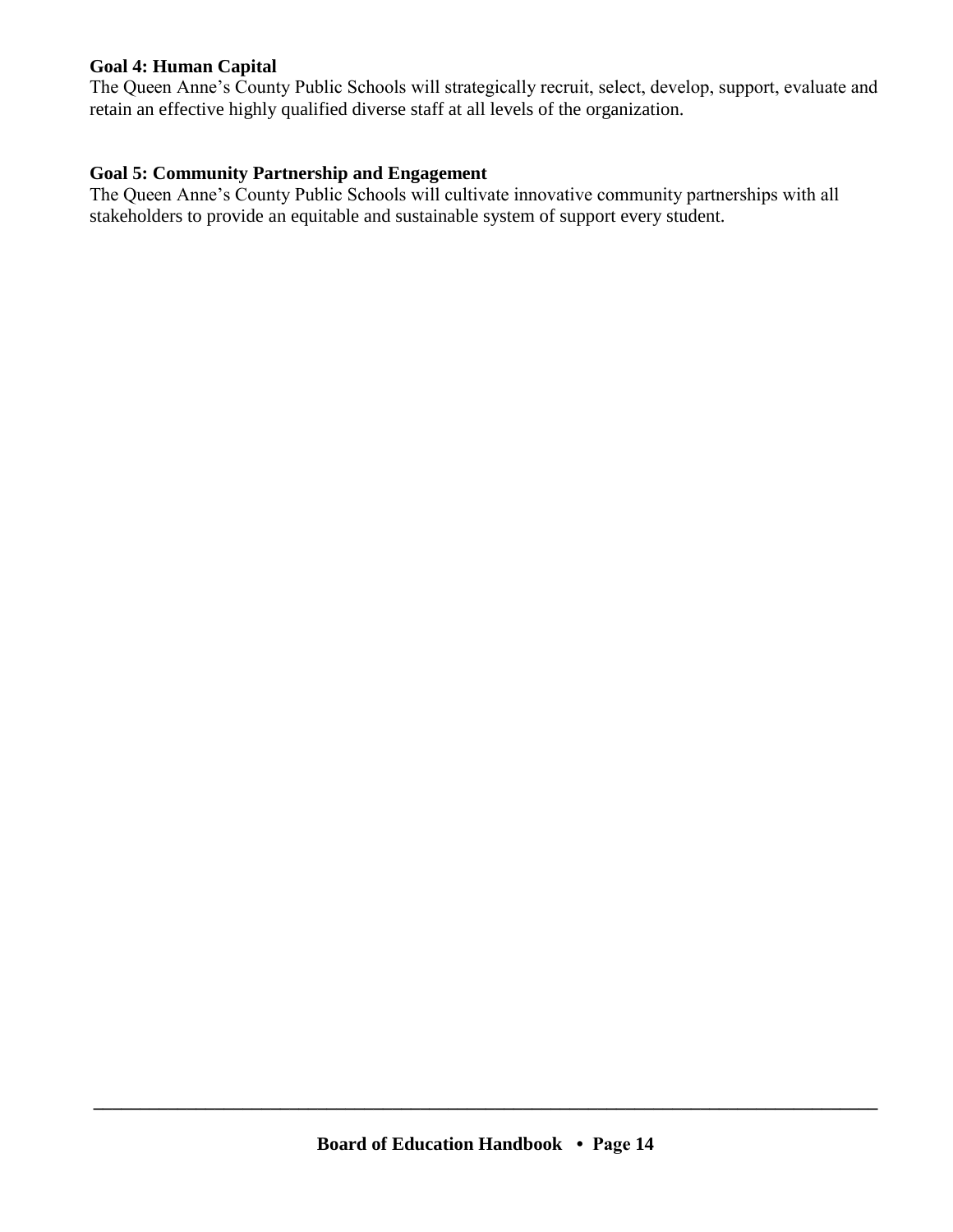#### **Board Member Authority**

The Education Article specifies that power belongs not to individual members of a Board of Education but to the Board of Education itself. Board members have authority only when acting as a Board of Education in a legally constituted session with a quorum being present. The statement or action of an individual member or group of members of the Board of Education does not bind the Board of Education, except when that statement or action is authorized by an official act of the Board.

No single member of the Board can exercise the power or duty of control of the schools, since these powers reside in the body politic.

No single member of the Board may dictate the qualifications of personnel or speak for the Board on political topics. Should a Board member engage in political activity, the Board member must be clear to the public that he/she is speaking or acting as an individual, and not with any Board authority.

#### **Board Candidates and Members-Elect**

Board candidates are required to file public financial disclosure statements for the preceding calendar year with the Board of Supervisors of Elections at the time they submit their certificate of candidacy. After the candidate's election to the Board of Education, the Board of Supervisors of Elections sends the financial disclosure form to the Board of Education Ethics Panel.

After the general election, members-elect receive all materials, including items of a confidential nature, provided to Board members. Board materials are available online.

#### **Board Member Vacancy**

Pursuant to Md. Code, Education § 3-10A-01. Composition and election of members

(a) *Composition. --* The Queen Anne's County Board consists of:

(1) Five voting, nonpartisan, elected members; and

(2) One nonvoting student representative from each public high school in the county.

(b) *Election* -- The five voting, nonpartisan, elected members shall be elected by the voters of the entire county at a general election in accordance with subsection (c) of this section.

(c) *Qualification* -- (1) (i) One voting member shall reside in and be elected from each of the four county commissioner districts; and

(ii) One member shall reside in the county and be elected from the county at large.

(2) (i) A member from a county commissioner district who no longer resides in the district may not continue as a member of the county board.

(ii) A member at large who no longer resides in the county may not continue as a member of the county board.

(3) A candidate elected to the county board shall be a registered voter and resident of Queen Anne's County for at least 3 years.

(d) *Terms* – Each elected voting member serves for a term of 4 years beginning on the first Monday in December after the member's election and until a successor is elected and qualifies.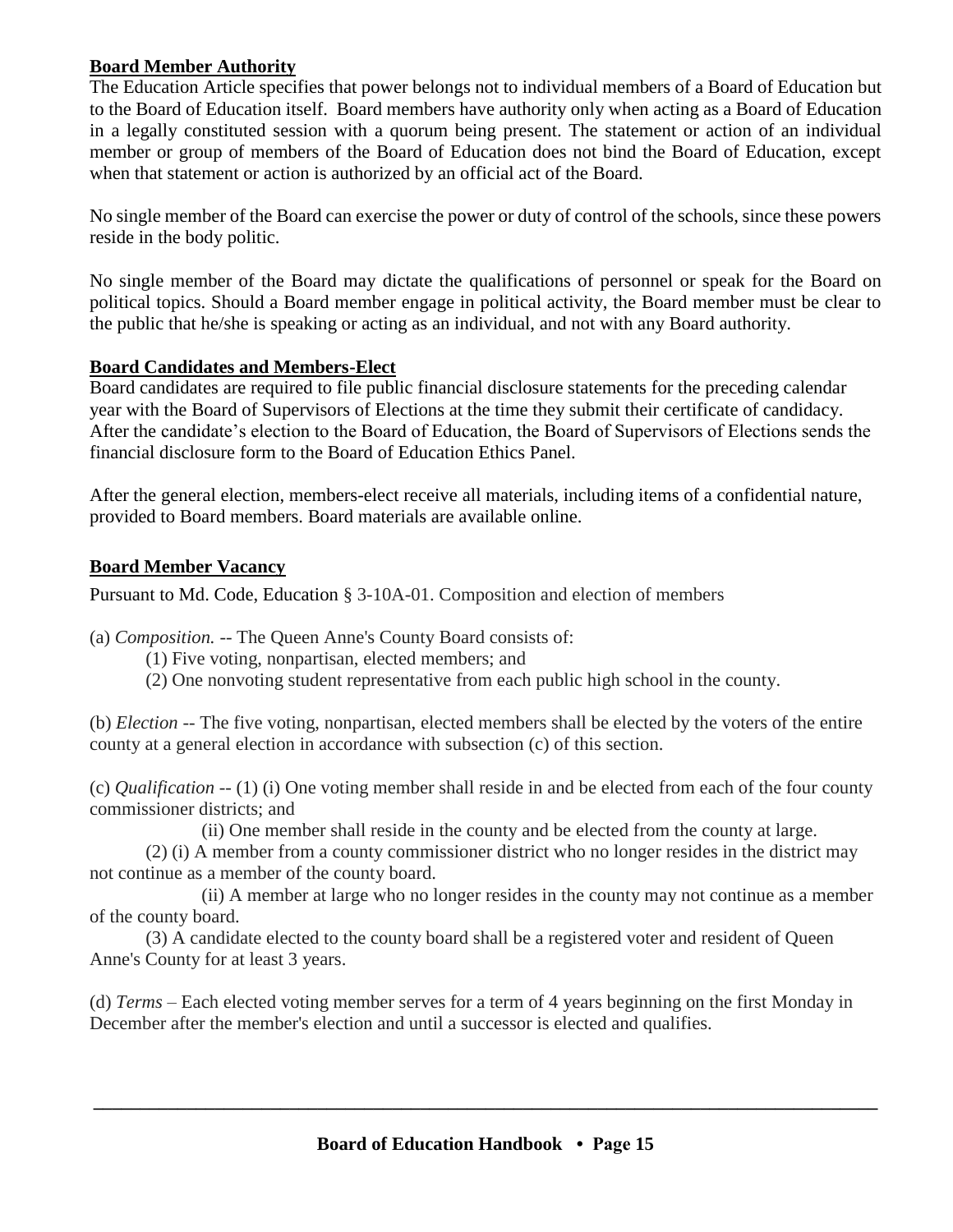(1)(i) In case of a vacancy on the county board, the Governor shall appoint a qualified person to serve on the county board until a successor is elected and qualifies.

(ii) If the vacancy occurs before the filing deadline for candidates for the primary election that is held in the second year of the term, the individual appointed under subparagraph (i) of this paragraph shall serve until a successor is elected at the next general election and qualifies.

(iii) If the vacancy occurs after the filing deadline for candidates for the primary election that is held in the second year of the term, the individual appointed under subparagraph (i) of this paragraph shall serve for the remainder of the term of the vacating member and until a successor is elected at the next general election and qualifies.

(e) *Student members* (1) The nonvoting student members of the county board shall be elected from each of the public high schools in the county by their respective student bodies.

- (2) Each student member shall:
- (i) Be an eleventh or twelfth grade student in good standing in the Queen Anne's County public school system;
- (ii) Be a student government association representative at the student's high school;
- (iii) Serve for 1 year beginning on July 1 after the election of the member;
- (iv) Be nonvoting; and
- (v) Advise the county board on the thoughts and feelings of students in the Queen Anne's County public schools.
- (3) Unless invited to attend by an affirmative vote of a majority of the county board, the student member may not attend an executive session of the county board.

## **New Board Member Orientation**

Following the election of new members, the President of the Board of Education, along with the Superintendent, provides for an orientation to the Board's operation and processes. Information is provided about the functions of the office of the Board of Education and the working relationships with the Superintendent and the staff of the Queen Anne's County Public Schools.

In addition, the orientation includes discussion of the Code of Ethics and filing requirements, system mission statements and goals, Board-appointed committees, Board of Education memberships, Board secretary provision, Board member expense standards, and other information included in this handbook.

The following documents are available on-line and will be provided to each board member:

- Queen Anne's County Public Schools Policy Book
- Personnel Directory
- Master Plan
- Master Facilities Plan
- Board Handbook
- Open Meetings Act Manual

A copy of the *Maryland School Law Deskbook* will be provided to each Board member.

Copies of *The Annotated Code of Maryland* Education Article and *COMAR* are available in the Superintendent's office.

Board members are encouraged to participate in the orientation provided by MABE. It is expected that Board members will participate in continual learning through attendance at state and national conferences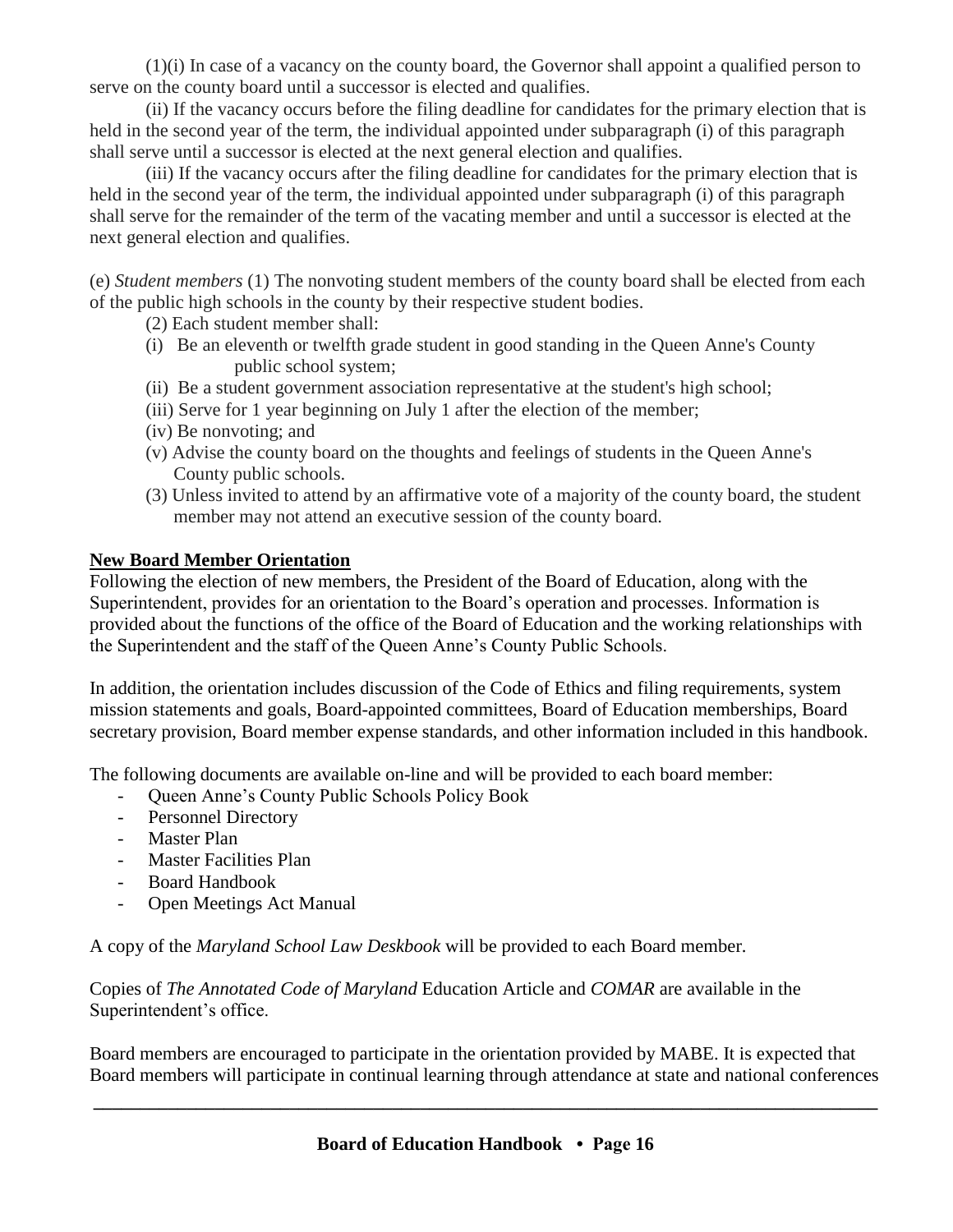and seminars and through reading leadership materials.

## **Oath of Office** */* **Swearing In**

Each new Board member shall appear before the Clerk of the Circuit Court for Queen Anne's County on or before the first meeting in December, following the November general election, to take the Oath of Office. The Clerk of the Court must have in possession the member's commission from the Governor of Maryland declaring his / her eligibility in meeting qualifications before issuing the Oath.

## **Seating New Board Members**

At the first meeting in December following the November general election, new member(s) will attest to meeting all qualifications and to having been duly sworn to the Oath of Office by the Clerk of the Court. It shall then be recorded in the minutes of the meeting that the new member(s) have been properly seated as members of the Board of Education of Queen Anne's County, Maryland, for a four-year period.

## **Student Representatives**

Two student representatives to the Board of Education are selected pursuant to § 3-10A-01 of the Education Article under the procedures developed by the Queen Anne's County Student Government Association for a one-year term from July through June of the following year. The student representatives will be seated and properly charged at the July business meeting. This Handbook is also applicable to the student representative.

## **Student members (3-10A-01 of the Education Article)**

The nonvoting student members of the county board shall be elected from each of the public high schools in the county by their respective student bodies.

## **Each student member shall:**

- − Be an eleventh or twelfth grade student in good standing in the Queen Anne's County public school system;
- − Be a student government association representative at the student's high school;
- − Serve for 1 year beginning on July 1 after the election of the member;
- − Be nonvoting; and
- − Advise the county board on the thoughts and feelings of students in the Queen Anne's County public schools.

Unless invited to attend by an affirmative vote of a majority of the county board, the student member may not attend an executive session or a closed session of the county board.

The student representatives and the student representative-elect will receive agendas.

Unless invited to by an affirmative vote of a majority of the Board, the student members may not attend a closed session of the Board.

Although the student members do not have an official vote on the Board, the secretary may note the student members' support or non-support of a vote taken by the Board.

The student representatives shall attend the monthly Board business meetings.

The Board supports the following training opportunities for the student representative:

- 1. An appropriate and timely orientation of the new student representative.
- 2. Attendance at the Maryland Leadership Workshops.
- 3. Attendance at the National Association of Student Councils Conference.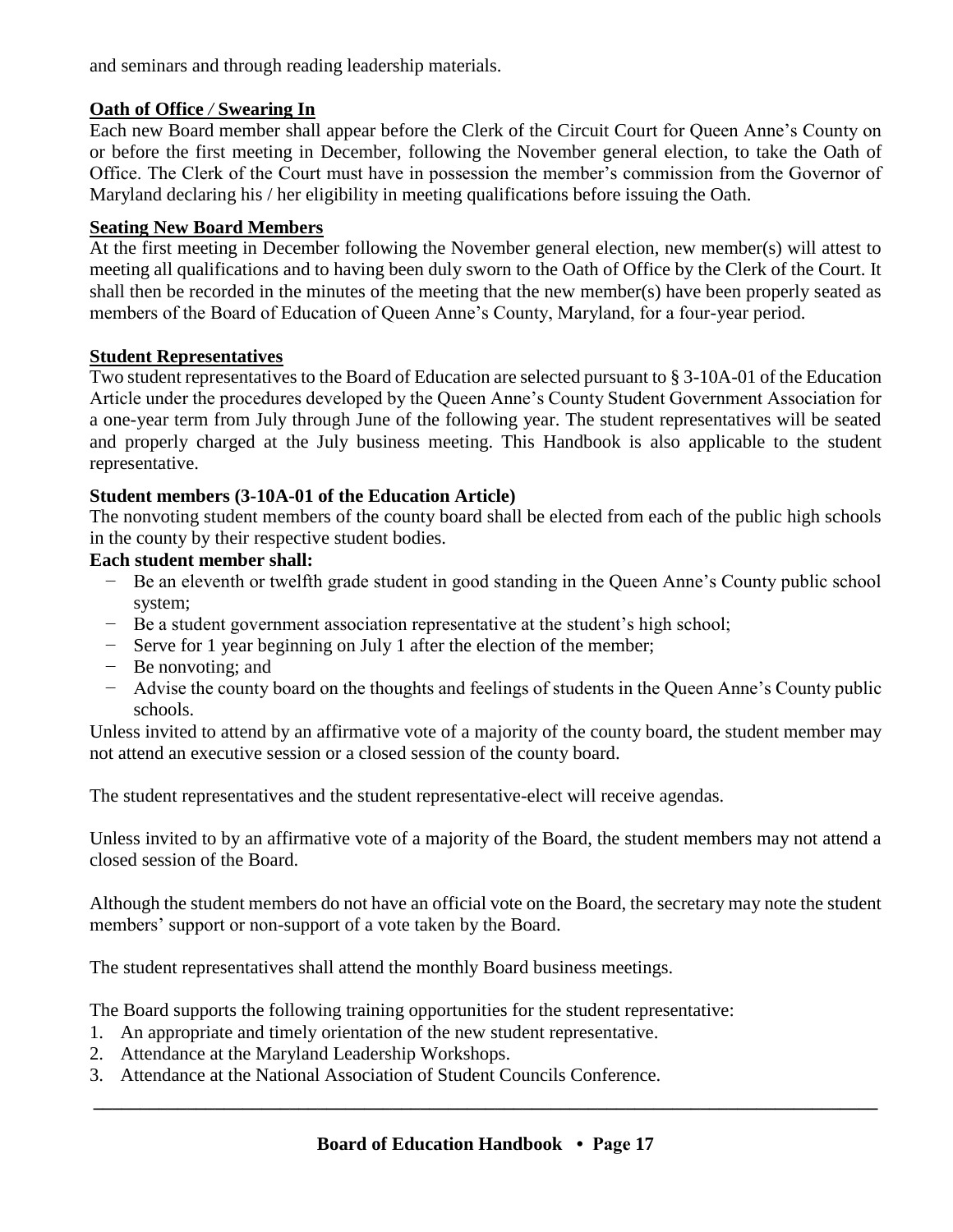4. Attendance at the MABE conference. Each year a workshop specifically designed for student representatives / members is held.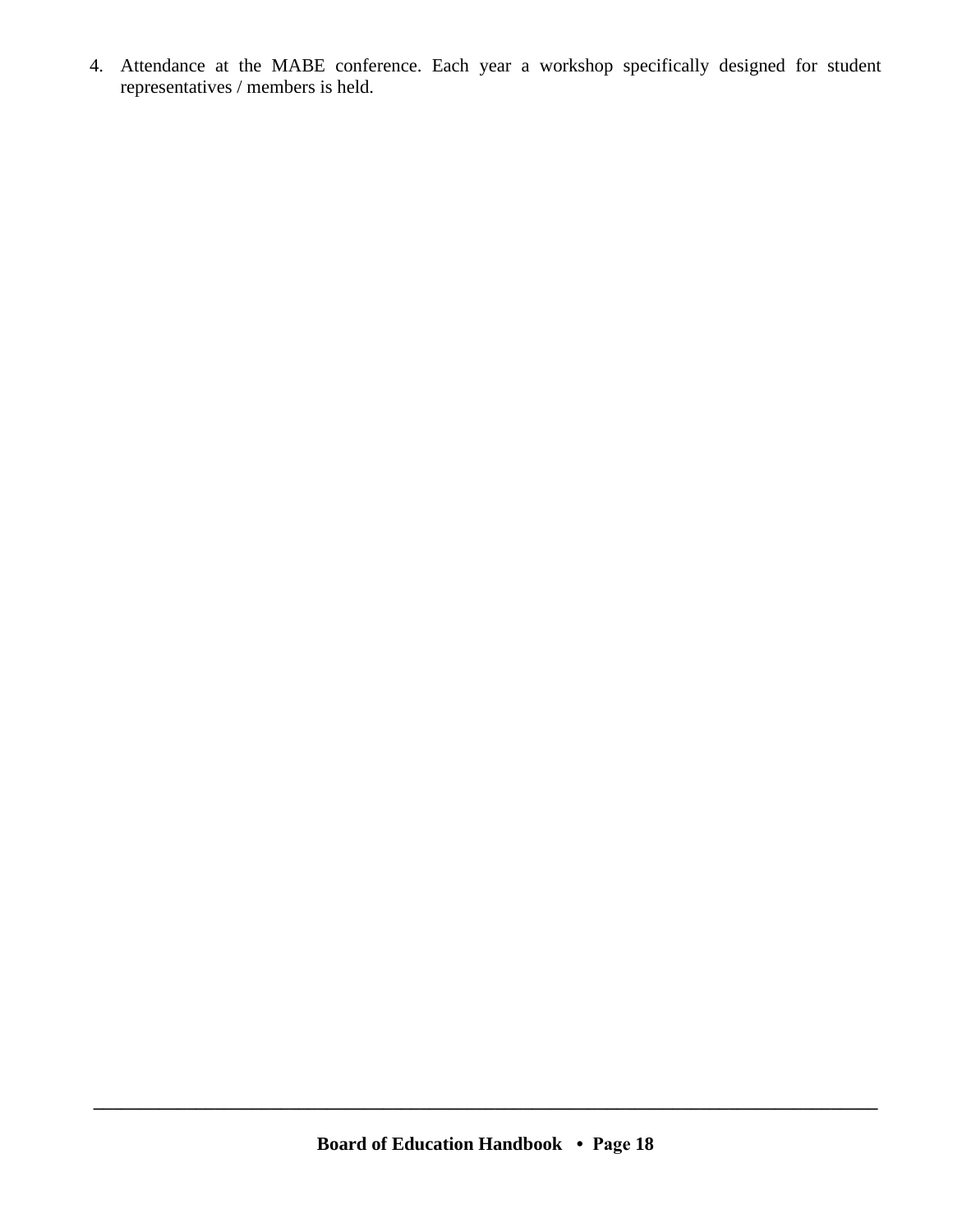## **Code of Ethics**

The Board of Education has adopted the following Code of Ethics as recommended by the National School Boards Association (NSBA).

- *Adhere to operating procedures*
- *Avoid surprises by articulating concerns in advance*
- *Attend on time, prepared to participate; notify the chairperson if unable to attend*
- *Publicly respect the decisions made by the Board as a corporate body*
- *Respect confidentiality and expect others to do the same:*
	- *Closed session*
	- *Administrative function when closed*
	- *Personal confidences*
- *Participate in Board continuous educational activities and training*
- *Make decisions based on Master Plan Goals*
- *Treat each other with respect:*
	- *Listen attentively*
	- *Consider all points of view*
	- *Explain our votes to the Board first in order to make well informed decisions*
	- *Refrain from repetitive discussion*

Board members further agree: As a member of the local Board of Education, I will strive to improve public education, and to that end I will:

- Remember always that the first and greatest concern must be the Educational welfare of the students attending the public schools.
- Attend all regularly scheduled Board meetings insofar as possible, and become informed concerning the issues to be addressed at those meetings;
- Recognize that I should endeavor to make policy decisions only after full discussion at publicly held Board meetings;
- Render all decisions based on the available facts and my independent judgment, and refuse to surrender that judgment to individuals or special interest groups:
- Encourage the free expression of opinion by all Board members, and seek systematic communications between the board and students, staff, and all elements of the community;
- Work with other Board members to establish effective Board policies and to delegate authority for the administration of the schools to the superintendent;
- Communicate to other Board members and the Superintendent expressions of public reaction to Board policies and school programs;
- Inform myself about current educational issues by individual study and through participation in programs providing needed information, such as those sponsored by my state and national school boards association;
- Support the employment of those persons best qualified to serve as school staff and insist on a regular and impartial evaluation of all staff;
- Not interfere in the employment process by which the Superintendent nominates employees for appointment by;
- Avoid being placed in a position of conflict of interest, and refrain from using my Board position for personal or partisan gain;
- Take no private action that will compromise the Board or administration, and respect the confidentiality of information that is privileged under applicable law.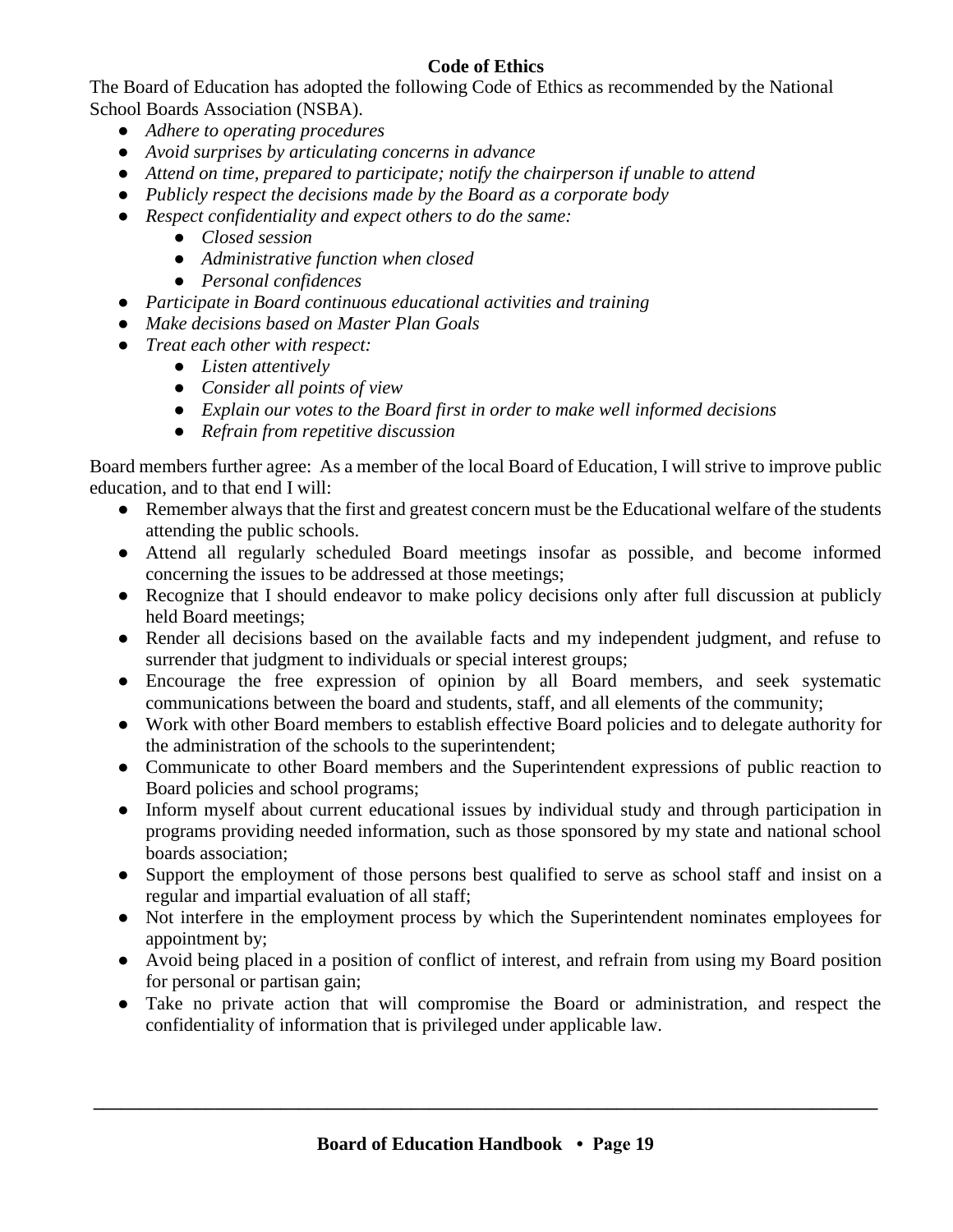#### **ETHICS PANEL**

The Ethics Panel consists of **three members who are residents of Queen Anne's County.** Each member serves for a term of **three years** and is limited to serve two consecutive terms. The panel's responsibilities include:

- Devise, receive, and maintain all forms generated by the Ethics Policy.
- Provide advisory opinions to person's subject to the policy as to how provisions of the policy might apply to them.
- Process and make findings as to complaints filed by any person alleging violations of this policy.
- Refer findings regarding complaints and other enforcement matters to the Board of Education for action.
- Conduct an information program regarding the purposes and application of this policy.
- Review all Queen Anne's County Public School Financial Disclosure forms and report any conflict of interest and any potential ethic violation.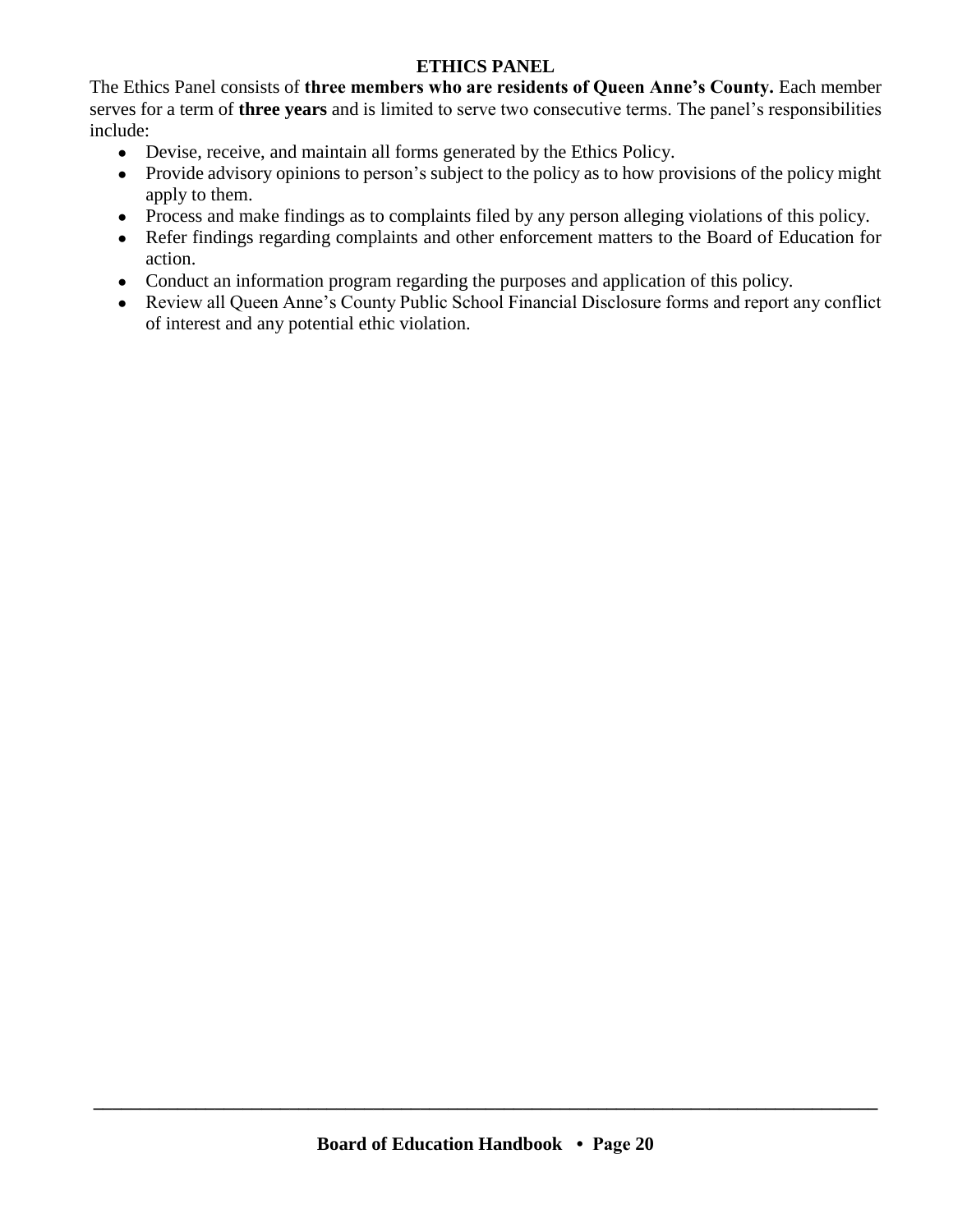#### **Board of Education Priorities**

The Board of Education has control over educational matters that affect the county, promote the interests of schools under its jurisdiction, and adopts a comprehensive Master Plan to guide the school system in developing, implementing, and improving educational programs for its students.

With the advice of the Superintendent of Schools, the Board of Education annually establishes priorities together with specific objectives for the attainment of these priorities. Following the establishment of priorities, the Superintendent of Schools and Board Members recommend agenda items for Board meetings based on these priorities.

#### **Appointment of the County Superintendent of Schools**

Section 4-201 of the Education Article specifies the appointment, term, qualification, vacancy, and removal of the county Superintendent of Schools.

The term of the county Superintendent of Schools is four years beginning on July 1. The Superintendent of Schools continues to serve until a successor is appointed and qualifies. By February 1 of the year in which a term ends, the county Superintendent of Schools shall notify the Board of Education whether he / she is a candidate for reappointment.

In the year in which a term begins, the Board of Education shall appoint a county Superintendent of Schools between February 1 and June 30. However, if the Board decides to reappoint the incumbent Superintendent of Schools, the Board shall take final action at a public meeting no later than March 1 of that year.

The appointment of a county Superintendent of Schools is not valid unless approved in writing by the State Superintendent. If a vacancy occurs in the office of county Superintendent of Schools, the Board shall appoint an interim Superintendent of Schools who serves until July 1 after his / her appointment.

#### **Responsibilities and Duties of the Superintendent of Schools**

The Superintendent of Schools is responsible for the administration of his / her office and carries out the state, local, federal laws, and policies of the county Board of Education.

The Superintendent of Schools:

- Advises the Board of Education on educational policies of the school system, school attendance areas, curriculum guides and courses of study and any question under consideration by the Board.
- Recommends contracts, to the extent required by law, and other documents for Board approval.
- Informs the Board in advance of administrative reorganizations, including transfers of functions, establishment of positions and offices, and consolidations of positions and offices.
- Develop and propose the annual operating and capital budgets to the Board of Education and county government.
- Attends all meetings of the Board except when his / her tenure or salary is under consideration, or when the Board is considering appeals in its quasi-judicial role in closed session. In the absence of the Superintendent of Schools, the Assistant Superintendent of Schools or designee fulfills these duties.
- Is evaluated annually on the achievement of mutually agreed upon priorities and objectives.
- Is the executive officer, secretary, and treasurer of the Board and, as such, keeps record of the proceedings of each meeting of the Board and of all actions taken by the Board. (Section 4-102 of the Education Article of the Annotated Code of Maryland)
- Sends out notices of meetings.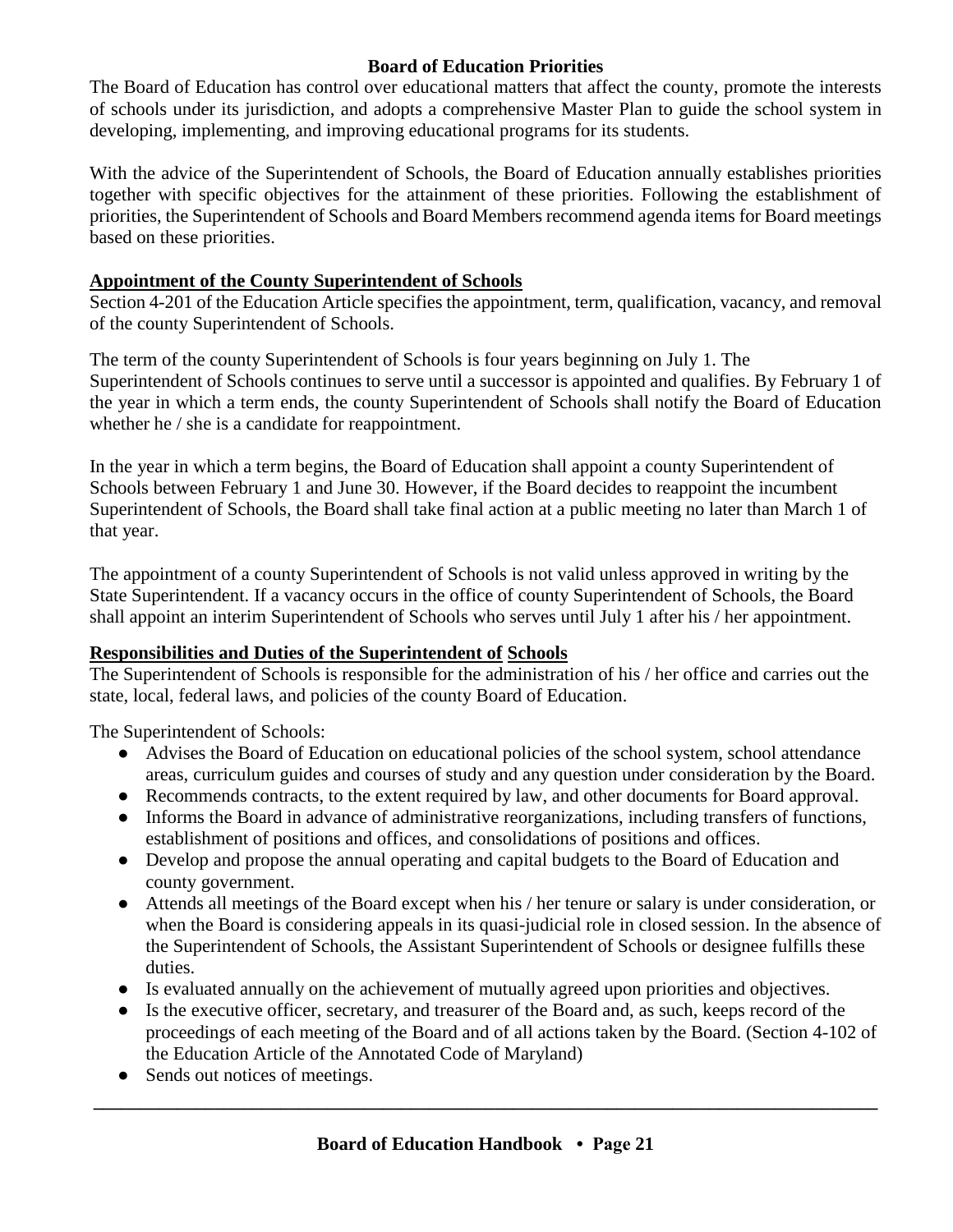- Assumes responsibility for the publication of all legal notices related to Board business.
- Maintains accurate records, including stenographic records of all hearings involving disputes and controversies.
- Acts as custodian of all funds belonging to and under the control of the Board of Education.
- Disburses funds in accordance with the provisions of the operating budget, specific directives of the Board of Education, and the provisions of the Annotated Code of Maryland, Education.
- Recommends the appointment of personnel to the Board of Education by way of a monthly personnel report.
- Informs the Board in advance of transfers of administrative and supervisory personnel.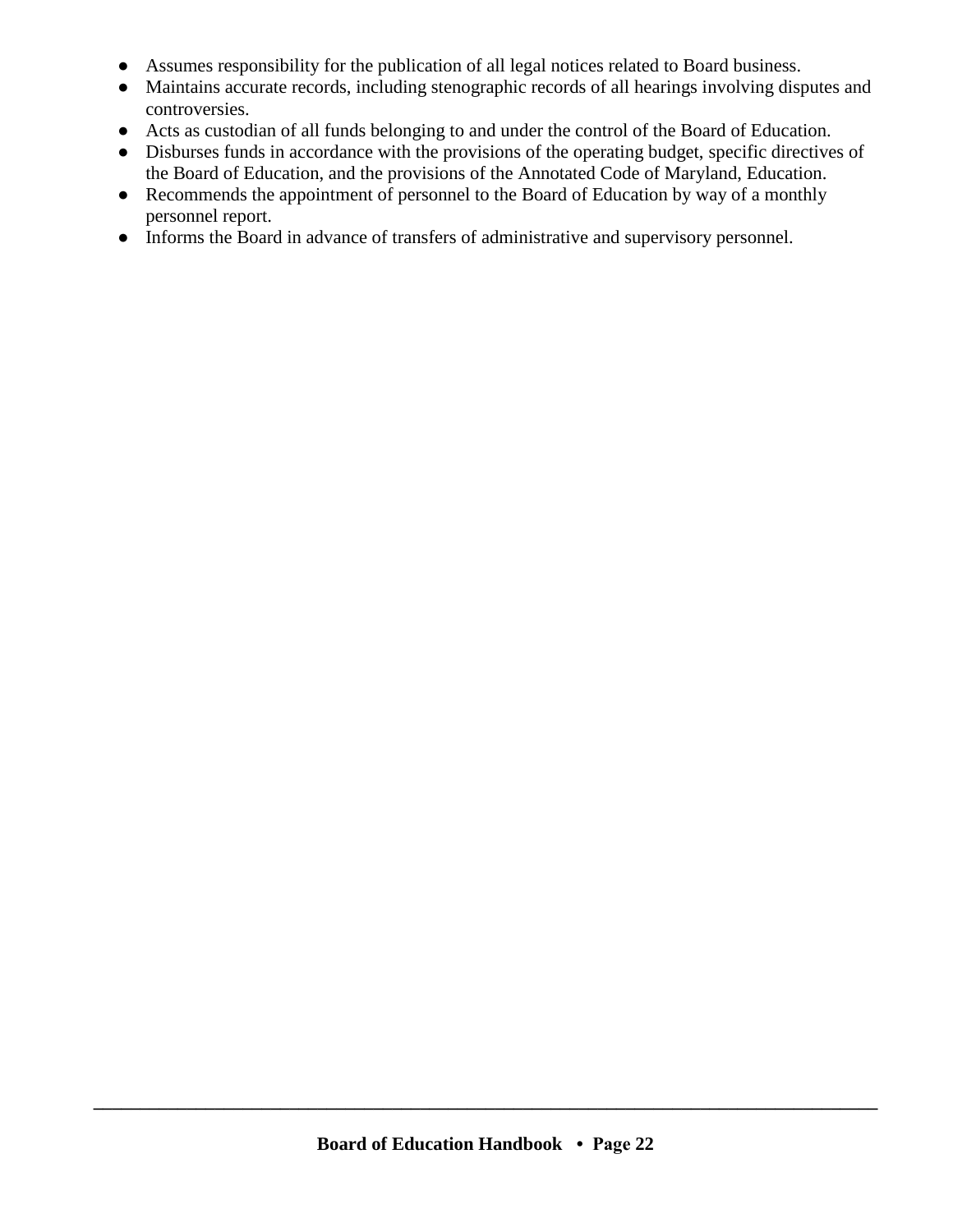#### **ADDITIONAL RESPONSIBILITIES**

#### **Board of Education Members' Attendance and Participation in Commencement Ceremonies**

One of the culminating activities of each school year are the high school commencements. It is expected that Board of Education members will be in attendance and on the dais at each ceremony and may be asked to speak or simply to "bring greetings" on behalf of the Board. Board members may be asked to help with the distribution of diplomas or simply to shake hands with graduates. However, each high school is responsible for setting the procedures for its own graduation.

#### **Board Members' Visits to Schools**

Board members may visit schools to better know and understand the scope and individuality of schools in the system. Prior to a visit, the Superintendent and school principal must be notified of the visit both as a courtesy and so that it may be determined if it is an appropriate time to visit. Board members are expected to be courteous, respectful, and supportive toward staff, students and parents at all times. It is important to recognize that the day-to-day administration of the schools and the right to make corrections or suggestions for change do not fall under a Board member's responsibility.

On occasion, the Board may decide to hold one of its meetings in a school. This will be a decision of the Board and Superintendent and the place and time of the meeting will be appropriately publicized.

#### **Meetings with Public Boards and the Legislative Delegation**

The Board of Education and the Board of County Commissioners generally meet annually on a jointly developed calendar day.

The Board of Education will host a meeting of the elected members of the Queen Anne's County Delegation of the Maryland State Legislature. This meeting will be held annually in the fall of the year to discuss upcoming legislative issues and to apprise the Delegation of current needs that might be addressed at the State level. This meeting will be hosted by the Board of Education of Queen Anne's County at a location to be determined each year.

#### **Officers**

At the first meeting held in December each year, the members of the Board shall elect one member to serve as President and one member to serve as Vice-President of the Board for the year. The Superintendent of Schools shall serve as the Executive Officer, Secretary, and Treasurer of the Board of Education, as specified in Section 4-102 of the Education Article.

The duties and responsibilities of the Board officers shall be as outlined:

#### **1. President**

- a. Calls meetings of the Board of Education; establishes location, date, and time, as necessary.
- b. Presides at all meetings.
- c. Executes documents on behalf of the Board of Education.
- d. Appoints representatives to all committees on which the Board is represented.
- e. Approves the agenda for all Board meetings.
- f. Performs other duties prescribed by law or requested by the Board.
- g. Represents the views of the Board in all communications and correspondence.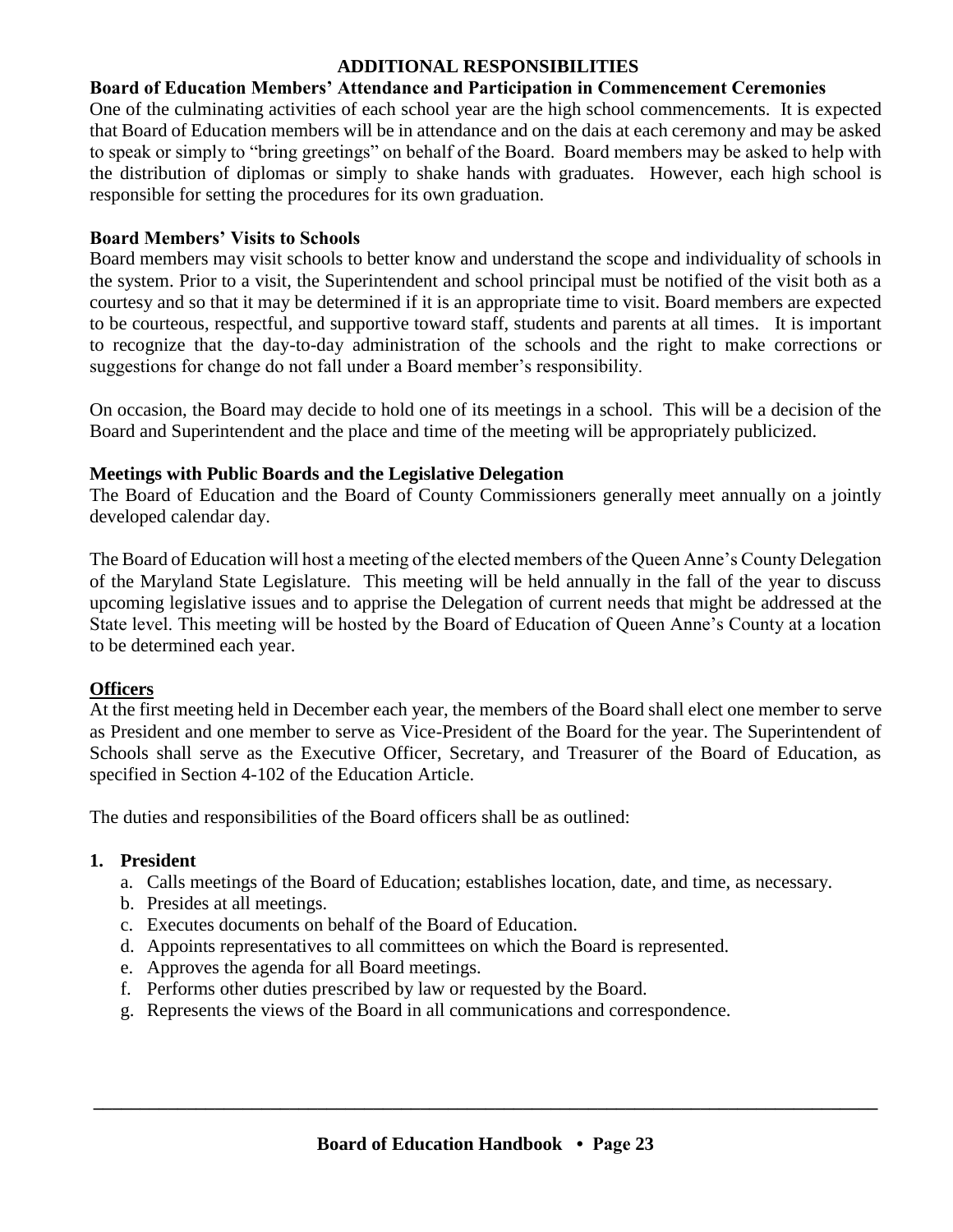#### **2. Vice-President**

- a. Performs the same duties as the President in his / her absence.
- b. Performs other duties as may be requested by other members of the Board of Education.
- c. Functions as Board parliamentarian.

#### **3. Superintendent of Schools**

According to Section 4-102 of the Education Article, "the County Superintendent is the Executive Officer, Secretary, and Treasurer of the County Board" (see *Duties and Responsibilities of the Superintendent of Schools).*

#### **Meetings of the Board of Education**

All meetings of the Board of Education shall comply with the current edition of the *Open Meetings Act Manual* issued by the Office of the Attorney General.

#### **Date, Time, and Place**

All meetings of the Board of Education are open to the public, except closed sessions as permitted under state law. Every effort is made to schedule items of significant public interest at times convenient to the public, and a special effort is made to group similar and major educational issues together during business meetings.

Business meetings are held as specified below, unless notice to the contrary is given at a previous business meeting.

- ∙ First Wednesday of each month
- ∙ Third Wednesday of each month for a work session, as needed

Work sessions, as needed, are held as specified below unless notice to the contrary is given at a previous business meeting.

- Third Wednesday of each month
- Two budget work sessions in January
- Additional work sessions as needed

\*Meeting times will be announced.

The place for such business meetings will be at the Board of Education Board Room unless otherwise publicized

The President, as needs arise, calls special meetings; all Board members shall be duly notified.

Presentations by staff should not be repetitive of the written paper; rather, the highlights of the paper and recommendations shall be made in a manner that allows sufficient time for the Board to discuss the agenda item.

#### **Attendance**

Board members shall report to the President on such occasion when they find they must be absent from a meeting.

#### **Agendas and Board Materials**

**\_\_\_\_\_\_\_\_\_\_\_\_\_\_\_\_\_\_\_\_\_\_\_\_\_\_\_\_\_\_\_\_\_\_\_\_\_\_\_\_\_\_\_\_\_\_\_\_\_\_\_\_\_\_\_\_\_\_\_\_\_\_\_\_\_\_\_\_\_\_\_\_\_\_\_\_\_\_\_\_\_\_\_\_** An agenda will be prepared for each meeting. Board members may submit items for consideration for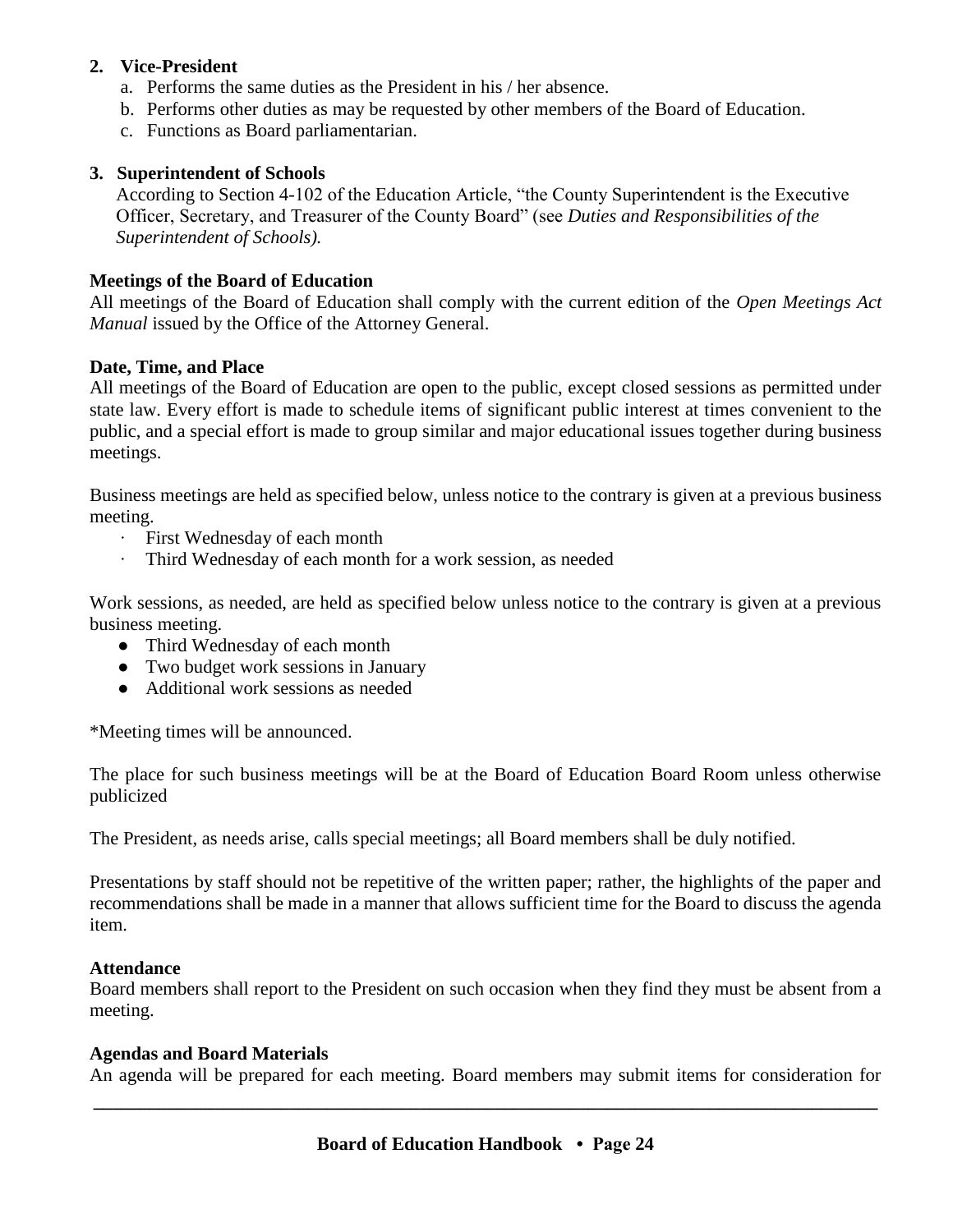placement on the agenda. The agenda will be developed by the Superintendent and approved by the President.

The deadline for submitting items for inclusion on the agenda for business meetings is five (5) days prior to the date of the business meeting. Agendas for business meetings will be posted on the Queen Anne's County Public Schools website (http://www.qacps.org) and will be printed and available to the news media.

Agendas and back-up materials are available on the Queen Anne's County Public Schools' website the Friday preceding the business meeting date. Board meeting materials are not released to the public until Board members have received them. Press packets are normally available at the regular Board meetings.

Agendas for special meetings will be made known at the time the special meeting is called.

A continuous listing of future agenda items is maintained. Information on topics to be discussed is made available to the press, staff, and public through the Queen Anne's County Public Schools website.

Board members who need additional information should contact the Superintendent prior to the meeting. If a Board member believes it would be appropriate for staff members to answer questions during the meeting, they should alert the Superintendent to provide knowledgeable staff at the meeting to answer those questions.

#### **Format for Agendas**

The following format will be a guideline for the preparation of regular agendas; the President may modify the sequence of items:

- 1. Opening of Meeting (motion to move into Closed Session if necessary)
	- a. Call to Order and Declaration of a Quorum
	- b. Approval of Agenda
	- c. Approval of Minute
- 2. Open Session Reconvenes
- 3. Recognitions
- 4. Board/Staff Involvement
- 5. Citizen Participation / Public Comment
- 6. Presentations
- 7. Current Action Items
- 8. Break
- 9. Information Items
- 10. Future Action Items
- 11. Citizen Participation // Public Comment
- 12. Future Meetings & Events
- 13. Adjournment

#### **Citizen Participation**

During the first meeting of each month, time will be allowed for citizen participation. The President may elect to give any member of the audience an opportunity to speak to any item on the agenda, to express an opinion or to comment on any matter that relates to the Queen Anne's County Public Schools.

An announcement will be made at the beginning of the business meeting that any citizen wishing to address the Board should sign in prior to Citizen Participation time. When their name is called, citizens are asked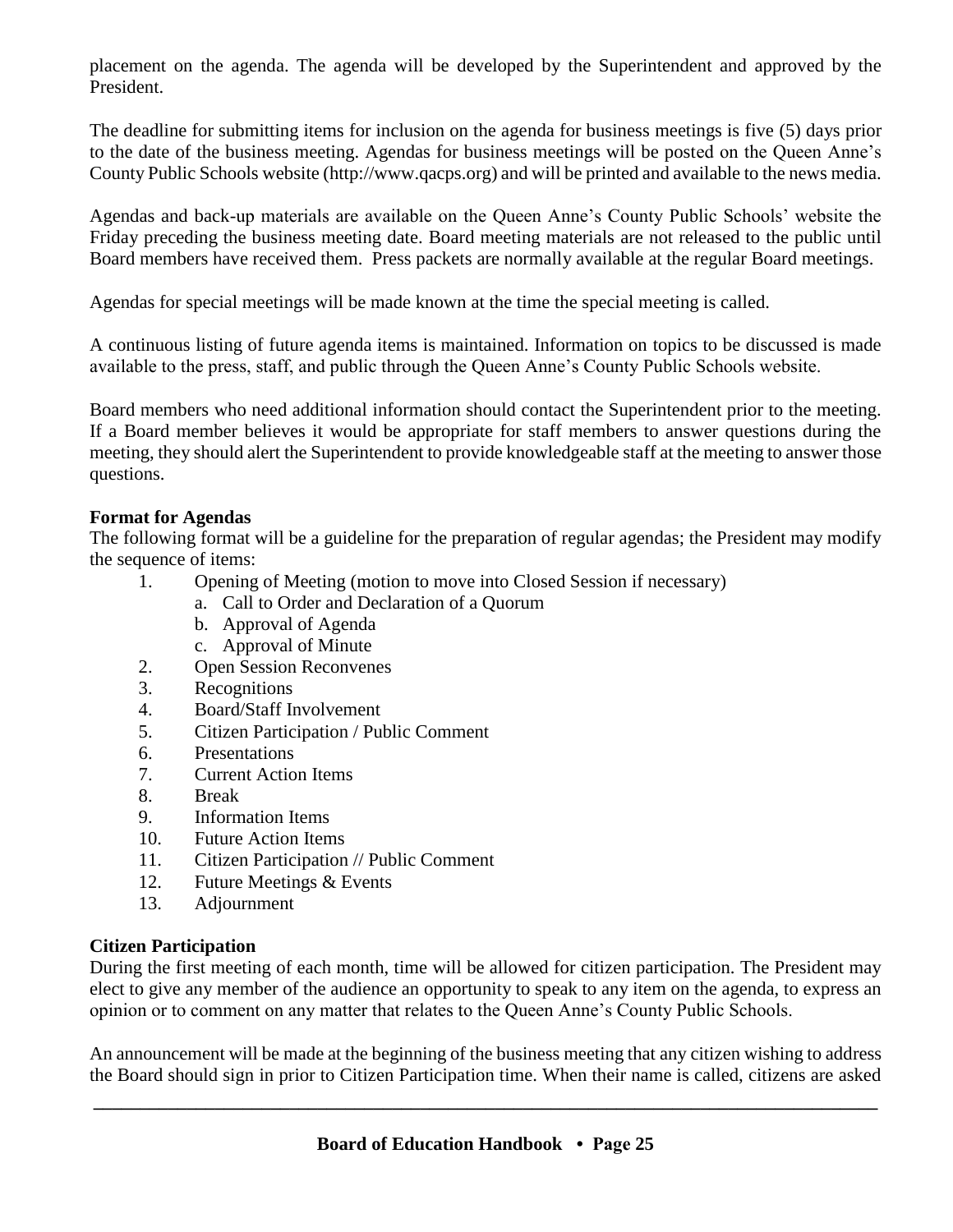to come forward and state their name and address for the record. In order to allow time for all citizens to speak, the Parliamentarian will advise citizens of the amount of time allowed for their comments.

We ask all speakers to keep in mind the following guidelines:

- Speakers should sign the roster including their telephone number and address.
- Comments should be limited to the following:
	- Organizations/ Municipalities/Elected Officials 5 minutes
	- Individuals 3 minutes

Comments longer than your allotted time should be submitted in writing.

- Questions or statements to the Board should relate to a recent agenda item, an agenda item that is expected to appear in the future, or a matter of general policy over which the Board has authority.
- Please do not discuss items related to negotiations. Those items are to be discussed at the bargaining table.
- This is not the proper venue to address specific student or employee personnel matters, especially those matters on legal appeal to the Board. Comments about the actions or statements of individual staff members are not appropriate for Public Comments and should be referred to the Superintendent of Schools or processed through available channels.

Citizen Participation is not intended to be a question and answer session. If you have specific questions, the Board will make sure an appropriate staff member responds to your questions at a later date. The Board respects your desire and right to convey your message freely but asks as a courtesy to this Board and our citizens that you respect the Boards' request to refrain from naming citizens and name calling when offering your critique.

## **Conduct of Board Meetings**

All final official action of the Board of Education of Queen Anne's County shall be taken at a public meeting, the minutes of which will likewise be public. A quorum, consisting of three (3) members, must be established for each meeting. No motion or resolution can be adopted or approved without the affirmative vote of at least three (3) members of the Board of Education. The votes shall be taken by a show of hands. Voting rights shall be limited to members actually present at the public meeting at which the vote is taken, except as noted herein.

Except as otherwise provided for in this Handbook, meetings shall be held in accordance with the current edition of *Robert's Rules of Order, Newly Revised.*

#### **Closed Sessions of the Board of Education**

All meetings of the Board of Education shall comply with the current edition of the Open Meetings Act Manual issued by the Office of the Maryland Attorney General.

The President and Superintendent will decide who may be present at closed sessions other than members of the Board of Education. A quorum must be established for each closed session meeting or quasijudicial hearing. Three members of a 5-member Board shall constitute a quorum. If there are 4 members on a Board, three members shall also constitute a quorum. If there are 3 members on a Board, two members shall constitute a quorum. (If there are less than 3 members, a quorum will not be established, and a closed session meeting or quasi-judicial hearing cannot be held.)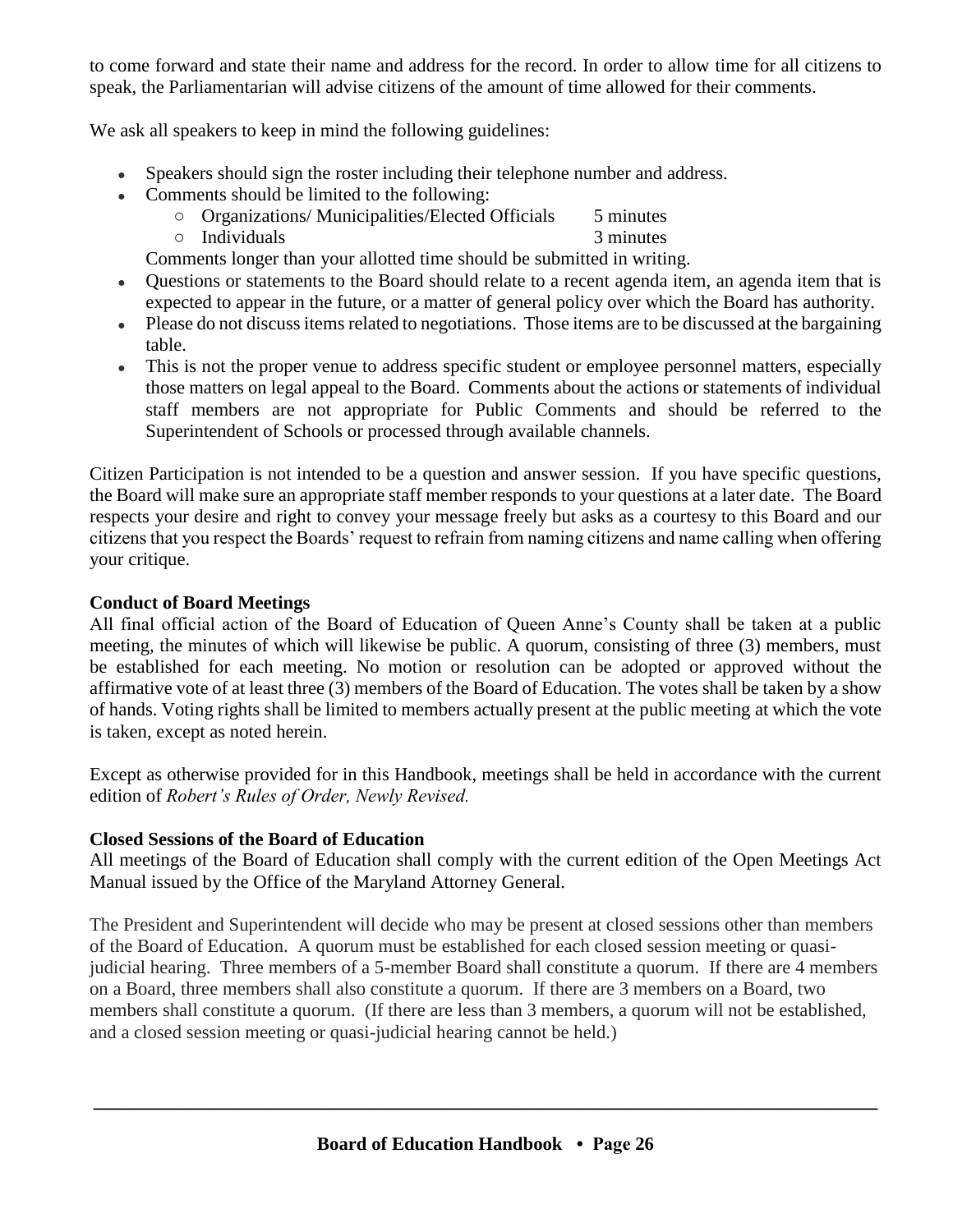No motion or resolution can be adopted or approved at a closed session meeting or a quasi-judicial hearing without the affirmative vote of at least a majority of those members present.

Except with respect to matters constituting an administrative function or a quasi-judicial function, all final actions will be taken at a public meeting, the minutes of which will likewise be public.

The following are the guidelines for closed sessions:

- 1. The President, at the request of any Board member, or the Superintendent of Schools, may call closed sessions at any time. However, the Board must take a public vote to go into closed session and must give public notice of the meeting by delivering a notice of the date, time, and place of meeting to the news media or posting the notice at the meeting site.
- 2. The presiding officer shall conduct a recorded vote on the closing of the meeting and shall make a written statement setting out the reason for closing the meeting, the specific provisions of the Open Meetings Act that allows the meeting to be closed, and the topics to be discussed at the closed session.
- 3. It is the responsibility of Board members to monitor the topics discussed in closed session to assure that the topics discussed are appropriate for closed session.
- 4. Board members and staff are expected to maintain the confidentiality of closed session.
- *5.* The Board Clerk is responsible for recording minutes of each closed session. The Board will strive to approve minutes at the next closed session. If the Board Clerk is not in attendance, then an Executive Secretary designee will take the minutes.

#### **Administrative Function**

Administrative function meetings are not open to the public and are exempt from the requirements of the Open Meetings Act. Administrative Functions are acts taken to discuss how to administer a law, rule, regulation, or bylaw of a public body that do not constitute an advisory, legislative, or quasi-legislative function. Topics under this exemption could include an update from the school system's internal auditor; the scheduling of an appeal hearing; or a briefing from the Board's attorney on the status of EPA compliance issues.

#### **Special Meetings of the Board of Education**

The Board may hold special meetings at the request of the President of the Board. These meetings are usually called to consider more information than is usually possible during the time constraints of regular meetings. Where possible, Board members will be given 24-hours' notice. The meeting should also be publicized through regular channels. Whenever possible, meetings dates will be determined in consultation with Board members. These meetings may be work sessions, policy development sessions, public hearings, or public forums.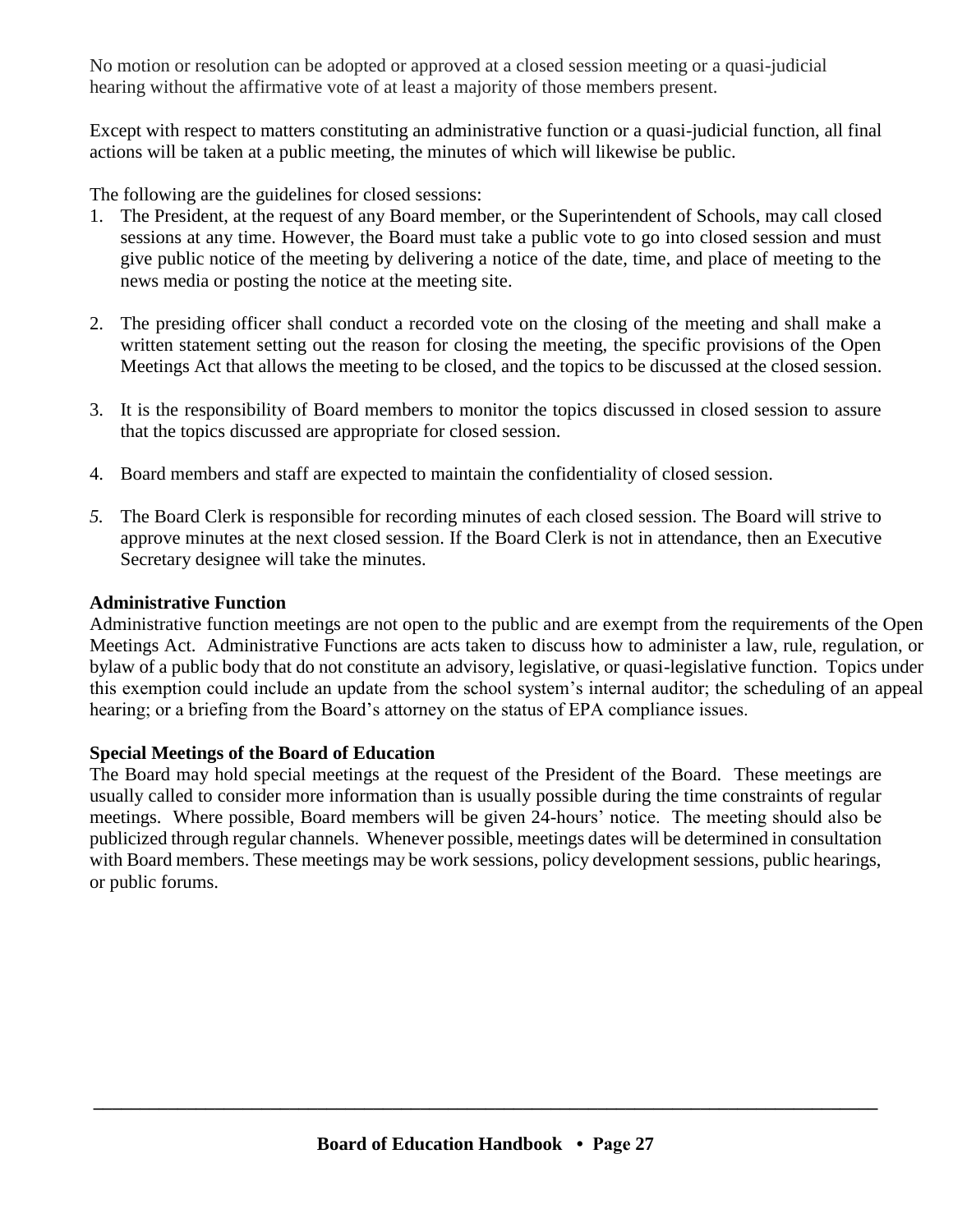#### **Board Reports and Communications**

#### **Guidelines for Board Reports**

When staff prepares written reports for the Board, they will adhere to the following guidelines:

- ∙ State the Pros and Cons of the situation/topic/issue
- ∙ Specify as many options as possible for the Board to consider
- ∙ Provide information on fiscal impact, if any
- ∙ State the recommendation of staff
- ∙ Keep the report as brief as possible. One page is preferred, although it is understood this is not always possible

Reports of fact that are for the sole purpose of reporting information will usually not require establishing pros and cons. Reports that go to the Board for discussion and those that will return to the Board for action should always follow the guidelines.

## **MINUTES**

## **Requirements**

Written minutes must be prepared as soon as practical after a Board meeting.

## **Open Session Minutes**

The minutes of open sessions must include:

Time, date, and place of meeting.

The names of persons present.

Each item that the board considered.

The action that the board took on each item.

Closed session action must be included in the minutes of the next open session and may be written in general terms as to preserve the confidentiality of information that lead to the sessions being closed.

Minutes of administrative functions are not taken. However, the time, date, place of meeting, names of persons present, and a phrase or sentence identifying the subject matter of the administrative function must be included in the minutes of the next open meeting.

#### **Closed Session Minutes**

The minutes of closed sessions must include:

A statement of the time, date, place, and purpose of the closed session.

The names of those present.

A record of the vote of each member for closing the session.

The citation of authority for closing the session.

Each item the Board considered.

Any action the Board took on each item.

The minutes of closed sessions shall be sealed and not be open to public inspection.

## **BoardDocs©**

All meeting information is made available to the Board on BoardDocs as soon as it is posted, generally the Friday prior to the meeting. Additionally, in order to facilitate and enhance communication with the community, all information except agendas and backup information for closed sessions and administrative functions are available to the public the Friday prior to the meeting. To access public meeting information,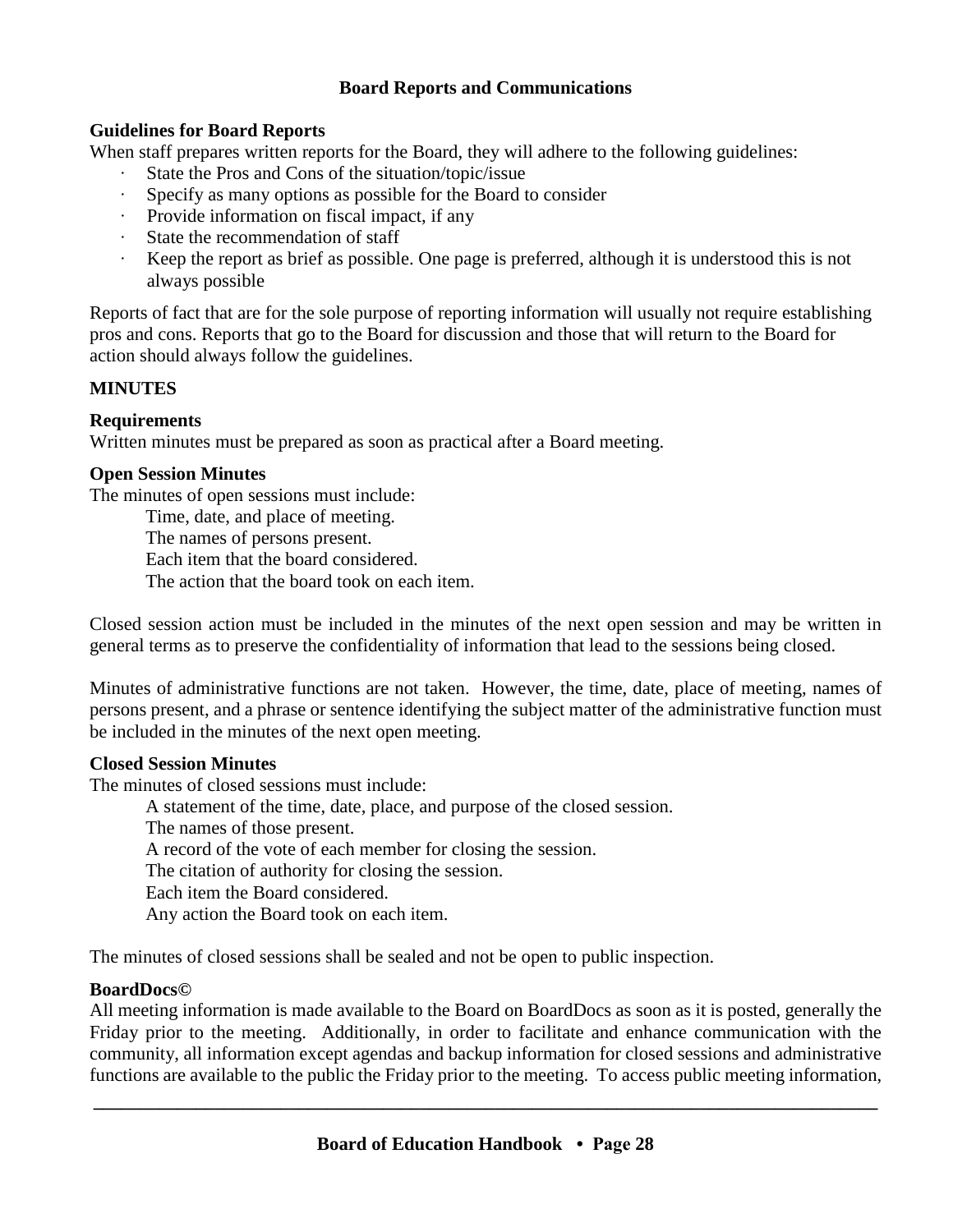go to www.qacps.org and click on the *BOARDDOCS: Meeting info/Agenda/Minutes.* Board members are given a username and password to access all meeting information, public and private.

## **Record of Board Meetings**

The Superintendent, in his/her capacity as Secretary of the Board of Education, will maintain records of meetings as follows:

- 1. All of the Board's business meetings will be recorded and will air on QACTV and are available online, YouTube and accessible from the QACPS website.
- 2. The minutes of all public meetings contain actions taken by the Board and a summary of the Board's discussion. A Board member may specifically request that a statement on a subject be reflected in the minutes.
- 3. Minutes of closed sessions shall include each item considered, the action taken on each item, and each recorded vote.
- 4. The recordings of public meetings are available as a matter of public record and can be accessed through the Board's website and qactv.com/Board of Education Meetings.

#### **Board** / **Staff Communication**

Effective, consistent communication between the members of the Board of Education and the Superintendent and/or staff is essential to provide the Board with the information necessary to make sound, informed decisions. Honest, open communication also enhances trust and respect between Board members and the Superintendent/staff.

Board members are in contact with the citizens of the county on a regular basis and hear many concerns of which staff members are unaware. Board members have a responsibility to communicate expressions of public reactions, comments, concerns, criticisms, etc. to other Board members and to the Superintendent.

Whenever possible, requests for information from the Superintendent/staff should have the consensus of the members of the Board of Education. However, items come up between Board meetings, and Board members may differ in their interests and desires. Therefore, individual Board members are encouraged to raise questions and to express their concerns.

In order to fulfill their duties and responsibilities and to make effective decisions that are in the best interest of students, staff, faculties, and the Queen Anne's County Public Schools, Board members must be fully and completely informed. Discussion, questions, and dialogue must occur among Board members, between the Superintendent and staff members, and between Board members and the Superintendent.

The Superintendent and staff are responsible for ensuring that Board members receive the information necessary to effectively set policy for the school system. Responses to questions, inquiries, and concerns must be provided in a thorough and timely fashion. Responses may be oral or written.

## **Communication from Board Members to Staff**

Requests for information, reports, presentations, work sessions, shall be directed to the Superintendent. Exceptions to this provision are as follows: the information requested involves the Board member's own child /children.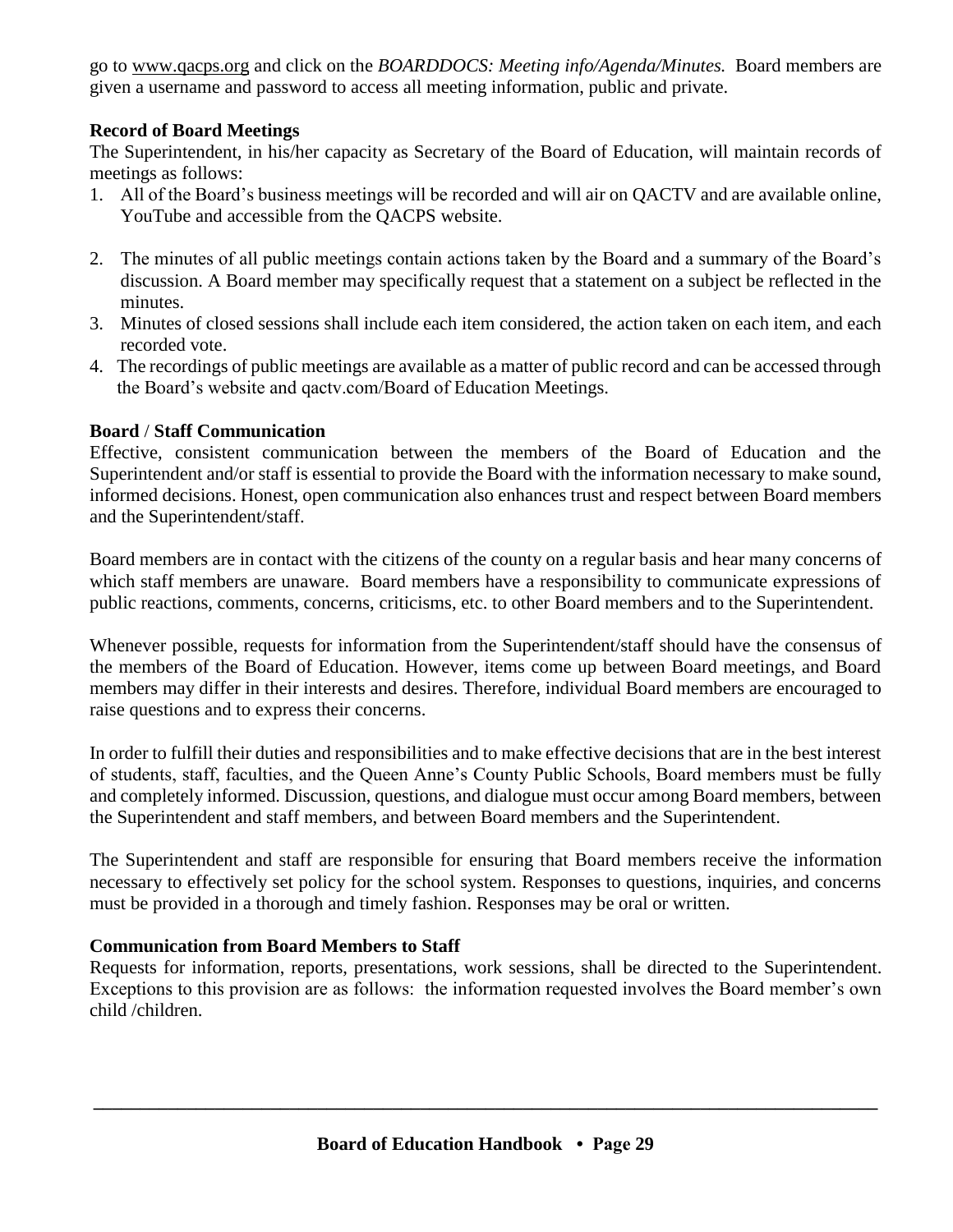#### **Board of Education Correspondence and Memoranda Procedure**

#### **Electronic Correspondence**

E-mail addresses of Board Members and Superintendent of Schools will be maintained on the Queen Anne's County Public Schools website.

#### **Public Access to Correspondence and Memoranda**

- 1. All correspondence and memoranda addressed to the Board of Education, the Board President, or to Board Members that are received in connection with the transaction of public business are available for public inspection at reasonable times unless they meet one of the criteria for denial in Maryland's Public Information Act *(Annotated Code of Maryland, State Government Article,*  Sections 10-611 et seq.)
- 2. The Superintendent of Schools is the official custodian of the records with the authority to delegate this responsibility.
- 3. The requestor of records may be charged fees to cover the cost of searching, preparing, or photocopying a public record.
- *4.* If the request for public records is denied, the reasons must be consistent with Maryland's Public Information Act.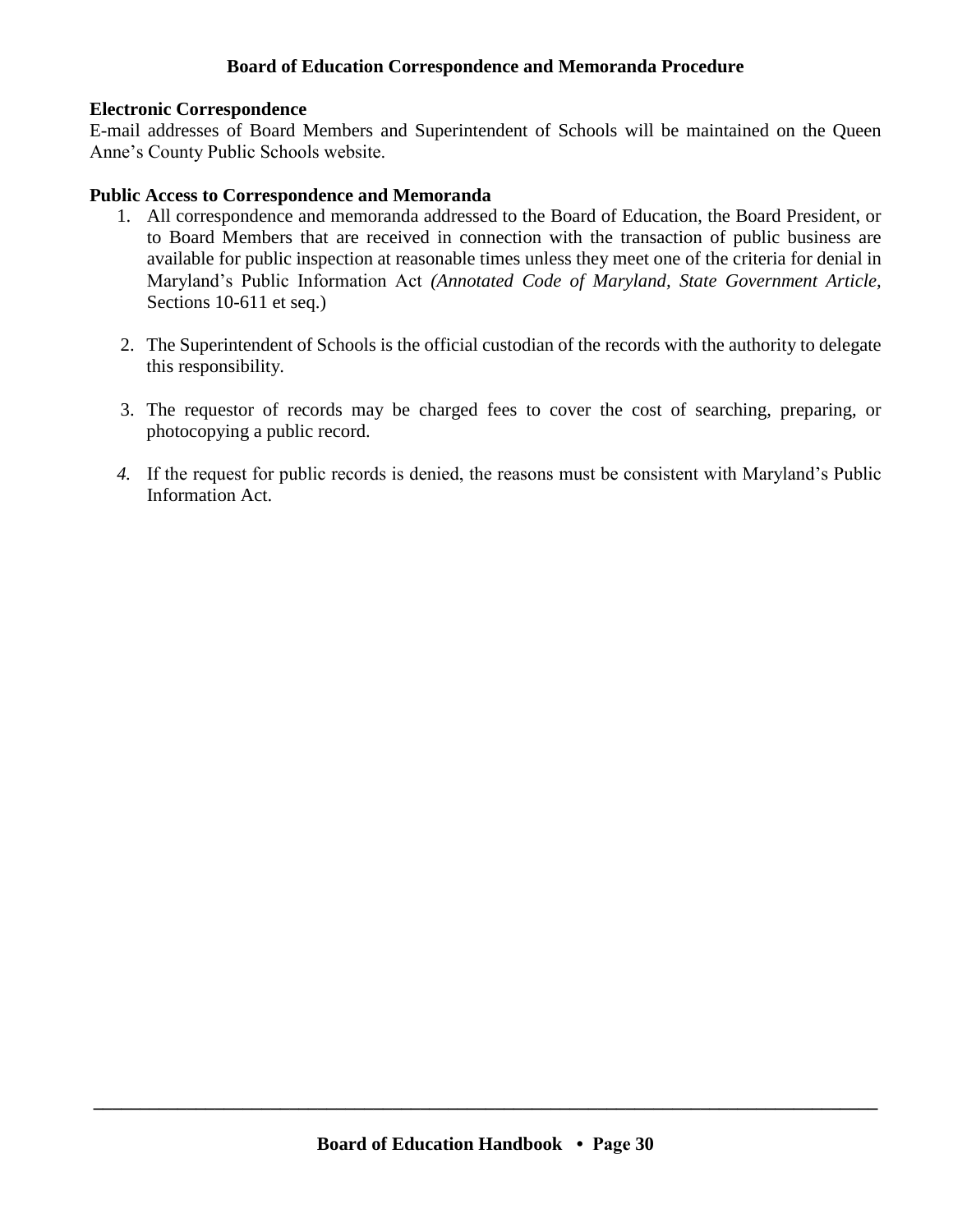#### **Negotiations**

The Board of Education engages in contract negotiations with the Queen Anne's County Education Association (QACEA), which represents certified and support-staff, Queen Anne's County Administration and Support Association.

By law, the Board of Education is permitted to meet in closed session to discuss issues related to contract negotiations with employee organizations. It is required that Board Members maintain the confidentiality of issues during closed session.

#### **Personnel**

#### **Board of Education Member Recommended Appointments**

#### **Maryland Association of Boards of Education (MABE)**

MABE is a private, non-profit organization dedicated since 1957 to supporting and improving public education in Maryland. It provides continuing education, advocacy, and assistance in many areas to the board of education and assists local boards in keeping abreast in educational developments in Maryland as well as throughout the nation. The Board of Education of Queen Anne's County is a member of MABE and its members serve on many MABE committees. On an annual basis, appointments are made to the following MABE committees:

> Board of Directors (elected by members of MABE) Budget/Planning Committee Legal Services Association Legislative Committee Nominating Committee Resolutions Committee

#### **Personnel Appointment Procedures**

- 1. Under Section 6-201 of the Education Article, it is the responsibility of the Superintendent of Schools to recommend the appointment of personnel to administrative and supervisory positions. These appointments are discussed by the Board of Education in closed session and confirmed by majority vote in public session.
- 2. The Superintendent of Schools also notifies the Board in advance of the transfers of personnel to administrative and supervisory positions.
- 3. The Board of Education also receives and reviews a monthly personnel report in closed session and takes a public vote on the report. The report contains appointments of administrative and supervisory personnel, teachers and supporting services personnel, emergency coaches, terminations, for all personnel, and notice of suspension and dismissal actions.

#### **Citizen Concerns or Complaints Regarding Queen Anne's County Public School Employees**

Under Section 4-205 of the Education Article, the Superintendent is responsible for supervising employees. When concerns are brought to the attention of individual Board members or the Board of Education, the concerns should be forwarded to the Superintendent for review and action, if warranted. Should the Superintendent take disciplinary action in any case, ranging from a letter of reprimand to a recommendation for dismissal, the employee has the right to file an appeal to the Board of Education. This is the primary reason the Board of Education does not initially investigate the matter or make an initial decision about the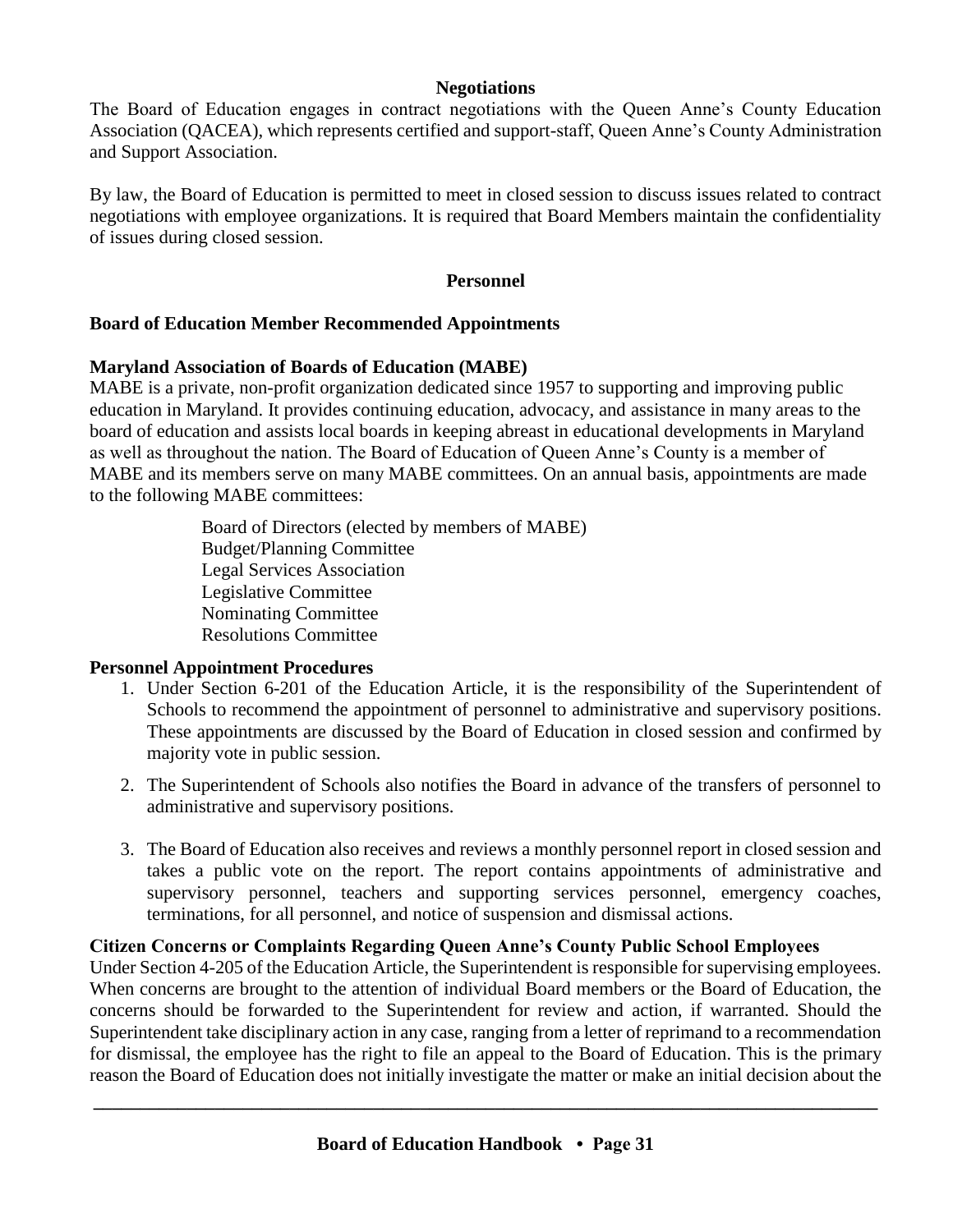employee. Also, it is the responsibility of the Superintendent to investigate, not the Board's. If a Board member becomes involved in an employee investigation, it is the Board member's ethical responsibility to recuse himself/herself if a hearing becomes necessary.

Issues involving school system employees shall be forwarded directly to the Superintendent. The Superintendent or designee shall review the matter.

#### **Employment of Independent Professionals**

#### **Legal Counsel**

The Board of Education of Queen Anne's County may employ the services of attorneys to represent it in legal matters affecting the Board of Education.

## **Certified Public Accountant**

The Board of Education of Queen Anne's County shall employ the services of a Certified Public Accounting firm to provide that an annual audit of financial transactions and accounts of the Board of Education be made. The selection of an accounting firm for auditing purposes shall be made annually and prior to the close of the fiscal period after proper review of the services and charges of such independent firm for the previous year.

## **Payment of Legal and Auditing Fees**

The operating budget for the Board of Education shall contain a request for funds to pay for the services of legal counsel and the services of a certified public accounting firm.

## **Appeals to the Board of Education**

**See: Queen Anne's County Board of Education Appeals Guide.**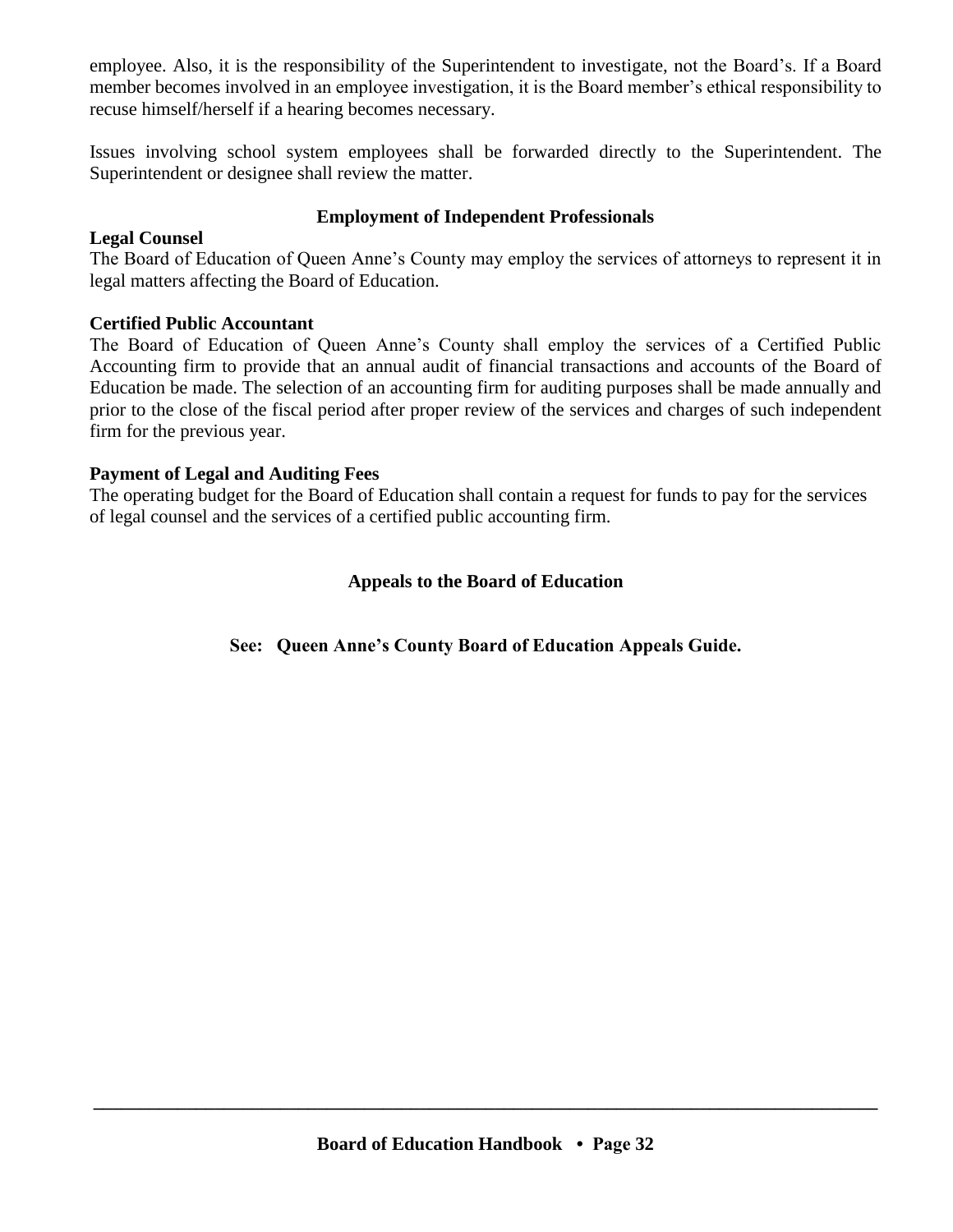

## **Queen Anne's County Public Schools**

**Preparing World-Class Students Through Everyday Excellence**

## **Operating Budget Approval Process and Long-Range Educational Facilities/ Capital Budget Processes**

## **Operating Budget**

## **Operating Budget Approval Process**

#### **October**

- Preliminary allocations of Textbook, Materials of Instruction and Media Center Supplies are given to the schools based on 9/30 enrollment.
- Budget forms are distributed to schools.

## **November**

- Budget Requests are due to either the Assistant Superintendent of Curriculum and Instruction or the Director of Operations

## **December/January**

- Executive Team reviews all requests
- Principals individually present budgets to executive team
- Superintendent's recommended draft budget is developed.

## **January**

Budget work sessions held with Board

## **February**

- Proposed budget is presented for 30-day review

## **March**

- Board approves budget request to submit to County
- County Commissioners receive Board of Education's Requested Budget

## **March/April**

Budget work session may be between the School Board and the County Commissioners

## **May**

- County Commissioners hold public hearing on Proposed County Budget

## **May/June**

- County Commissioners take final action on County Budget
- School Board makes necessary adjustments to their budget to meet approved funding levels from the State and County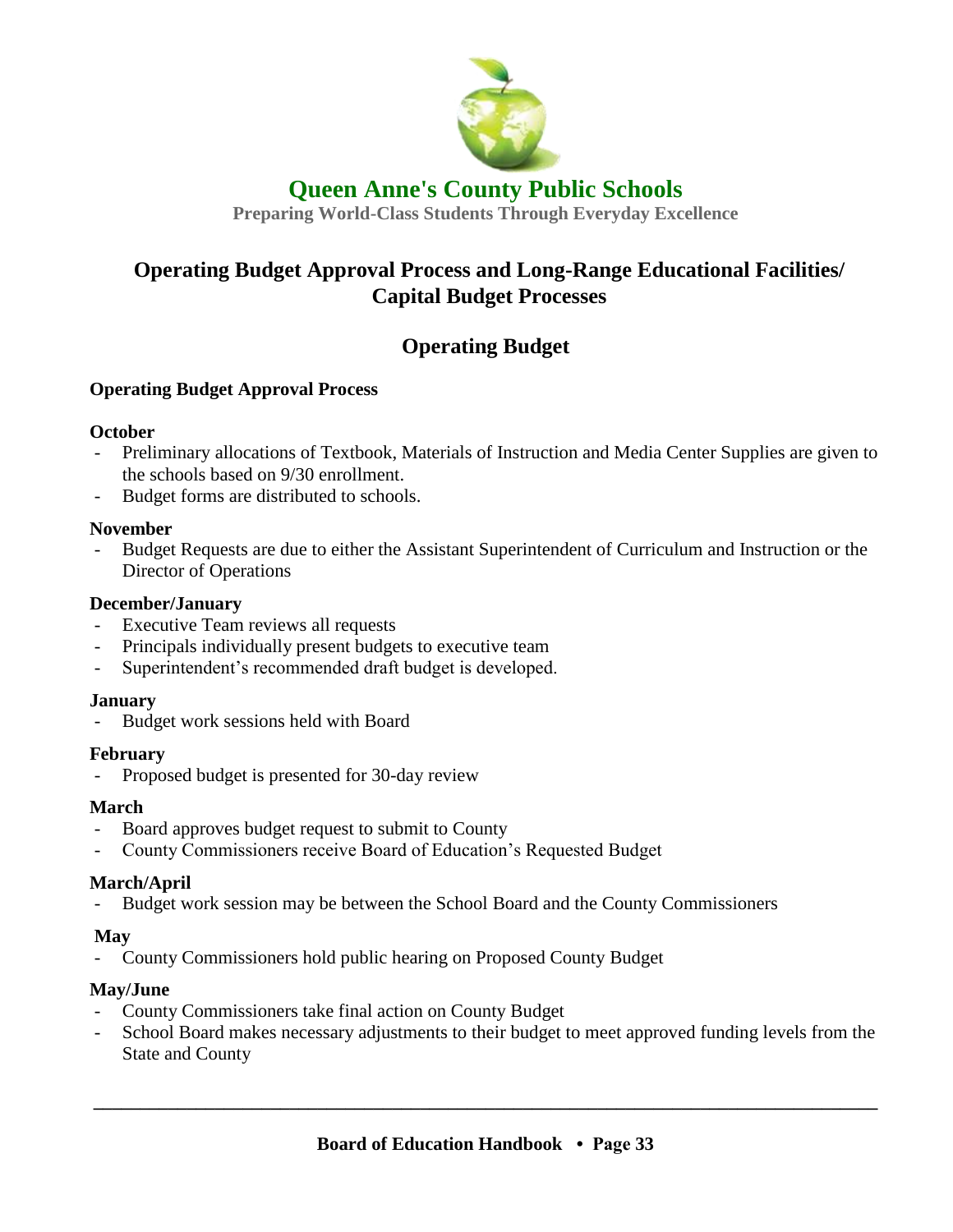#### **Capital Improvement Program (CIP) Process Capital Improvement Program (CIP) Budget Calendar**

| <b>April</b>                | Send Maryland Department of Planning projection forecast agreement letter                                                                                    |
|-----------------------------|--------------------------------------------------------------------------------------------------------------------------------------------------------------|
| <b>May</b>                  | Facilities Master Plan is modified to reflect change in enrollment and other demographic<br>data.                                                            |
| June                        | Board of Education approves revised Facilities Master Plan to be used as the basis for<br>Local and State Capital Budget development.                        |
| <b>July</b>                 | CIP Projects approved funds available July 1 for prior year requests<br>Approved Facilities Master Plan submitted to Maryland Department of Planning         |
| <b>August</b>               | Budgetary calculations completed for next CIP submission                                                                                                     |
| <b>September</b>            | CIP Budget presented to and approved by Board of Education                                                                                                   |
| October                     | Enrollment projections prepared based on actual September 30 enrollment<br>CIP submitted to Public School Construction Program at MSDE and County government |
| <b>November</b>             | Interagency Committee (IAC) for Public School Construction recommendations released                                                                          |
| December/<br><b>January</b> | County Letter of support due to PSCP<br>IAC recommendations finalized after appeals process                                                                  |
| <b>May</b>                  | Final Board of Public Works decisions released regarding State projects and final approval<br>of County budget is complete                                   |

Cycle begins again for next fiscal year.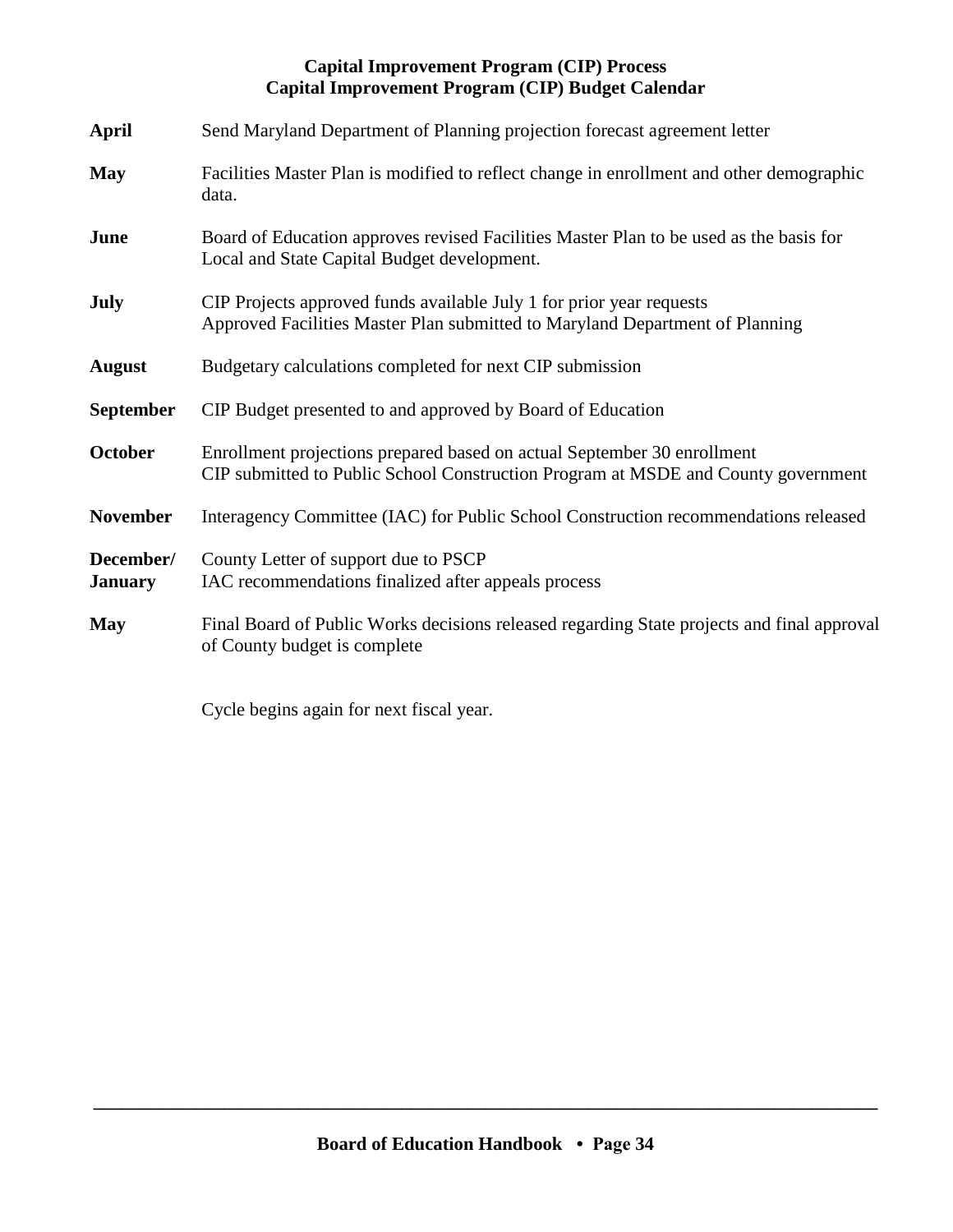## **Board Member Expenses**

#### **Purpose**

The following guidelines are provided to help Board Members make decisions regarding travel expenditures that will:

- Result in the lowest total cost
- Meet all necessary business objectives
- Provide convenience and safety for travelers

## **Objective**

It is the Board of Education's intention to reimburse Board Members for reasonable business expenses incurred during the execution of their official duties and responsibilities, not to exceed \$1,000.00 a year for travel and other expenses per Board Member. (Section 3-10A-04 of the Education Article) Each Board Member has a stewardship responsibility for these expenses and should work toward keeping them as low as possible.

Unique circumstances may require action outside of these guidelines. If such a situation arises, Board Members should use good business judgment. When possible, the circumstances should be reviewed with the Board President prior to the event.

#### **General Travel Planning**

Travel plans should be discussed with the Board President in advance of the event. Consider total costs and how one element of travel expense can either increase or decrease another.

Upon approval of the trip, a Registration/Reservation Request form must be completed with all the necessary papers attached to make all of the arrangements. The Registration/Reservation Request needs to be submitted to the Finance Department at least **three** weeks prior to registration deadline, or as soon as the information is received.

Cash advances are available; however, the need for such advances should be minimal. Advances are issued one week prior to departure. When an advance is received, a summary of expenses with receipts and refund of money, when applicable, must be sent to Finance via the Superintendent's office within 10 days of return from the trip.

Original and itemized receipts are required for all individual expenditures.

If a Board member combines personal travel with business travel, reimbursement will be limited to the most economical expense that would have been incurred in traveling on the most direct route, between the location of QACPS business and the Board member's home.

#### **Registration**

All registration paperwork must be completed by the Board member and submitted with the Registration/Reservation Request at least **three weeks** prior to registration deadline or as soon as the information is received. Registration and payment, if applicable, will be made and paid for by the Finance Department.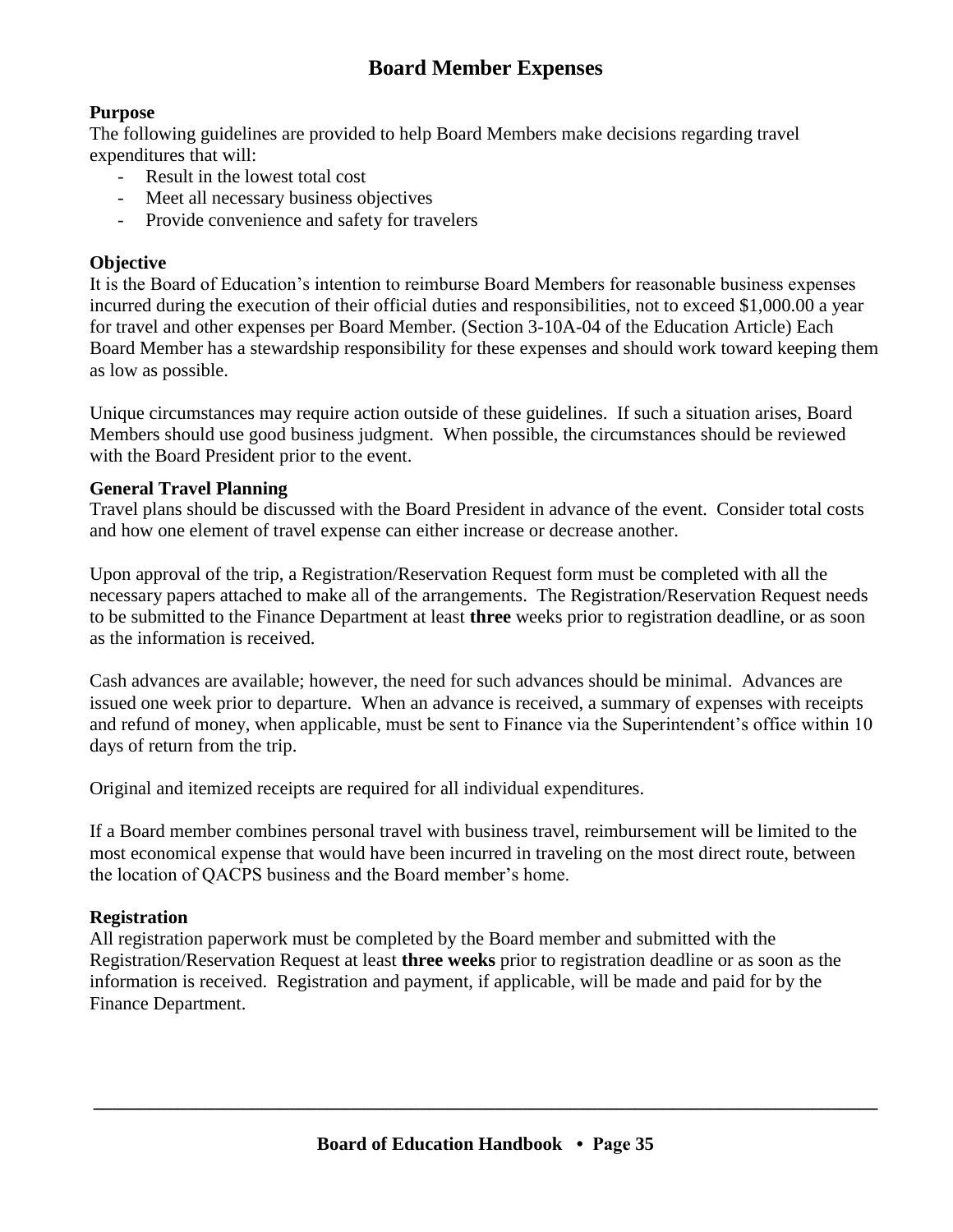#### **Commercial Air Travel**

Arrangements for commercial air travel will be made and paid for by the Finance Department. The lowest coach airfare will be selected. Cash or credit received for being bumped from flights must be returned to QACPS.

The Finance Department should be given at least **three weeks'** notice to make the necessary reservations. All preferences for dates and times of travel should be indicated on the Registration/Reservation Request form. The Finance Department will, to the best of their ability, adhere to the dates and times of departures and returns as indicated by the Board Member.

## **Hotels**

Hotel accommodations will be secured by the Finance Department as indicated on the Registration/Reservation Request. Porter and baggage gratuities are reimbursable.

Parking can be a significant added cost in major metropolitan areas. Upon checking in, ask if any lower rates are available, since rates can change frequently.

## **Car Rental**

A mid-size or smaller car should be used, unless four or more people are traveling together, or when a larger car will avoid additional car rentals. Whenever possible, rental cars should be refueled before being returned to avoid costly surcharges. All tolls and parking associated with the use of a rental car are reimbursable.

## **Personal Automobile**

Consider whether the use of a personal car is practical, on a trip-by-trip base, based on these factors:

The cost of mileage, the amount of time required to drive, how long you will be away, and the resulting parking costs. Whenever possible, satellite parking should be used. Perhaps an alternate means of transportation, such as a shuttle service would be preferable, in some cases.

## **Telephone Calls**

Avoid hotel surcharges on long distance telephone calls by using a telephone calling card. A detailed, itemized listing including date, time, duration of call, telephone number called, cost and business purpose is required for all reimbursement of telephone calls.

## **Daily Meals & Conference Refreshments**

The per trip average maximum reimbursable cost for meals, including associated tax and gratuities, is \$60.00 per day. No alcoholic beverages, tips and taxes associated with these beverages will be reimbursed. Always request itemized receipts. If the registration fee includes certain meals, meals purchased in the place of these will not be reimbursed.

## **Accounting for Expenses**

In order to account for all expenses associated with the trip, obtain all itemized receipts, summarize and attach them to the Travel and Expense Report. Monies from the trip owed to the Board Member will be approved and payment to the Board Member will be made within 14 days of receipt, subject to the approval.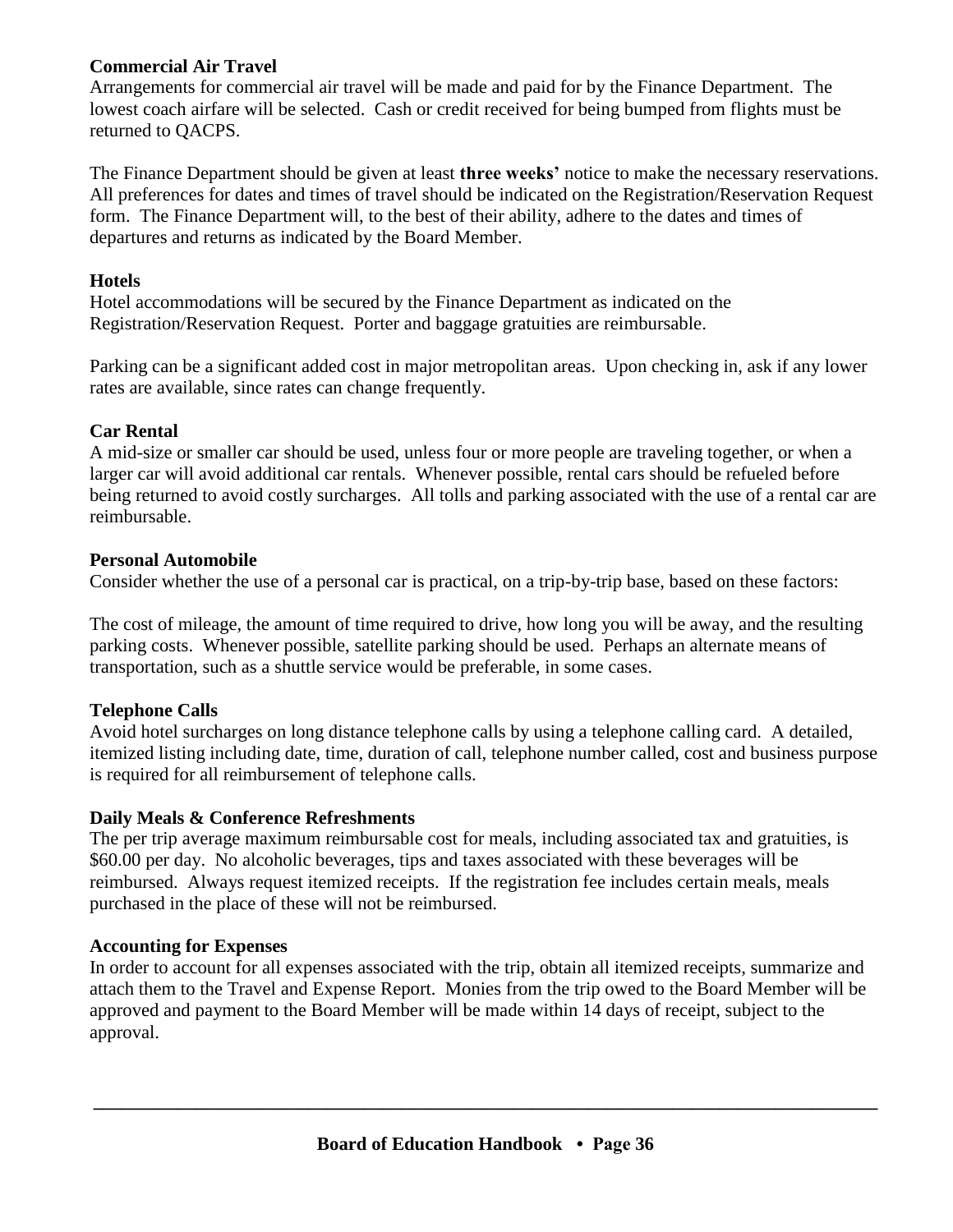In the case of an advance, obtain all itemized receipts, summarize and attach them to the Travel and Expense Report. If there is a refund due to QACPS from an advance, please make check payable to QACPS.

The Travel and Expense Report must be submitted to the Finance Department within 10 days from return date of the trip.

Board members may be concerned about whether a particular expense is reimbursable. The following is a list of expenses that will normally not be considered for reimbursement. Questions should be discussed with the Board President.

#### **Expenses Not Reimbursable: (This list is not all inclusive)**

- In-room movies at hotel
- Mini bars
- Laundry and valet services
- Membership fees for airline and frequent flier clubs
- Membership for health clubs
- Hotel club memberships
- Snacks and refreshments not associated with a business meal or conference
- Incremental costs of double over single occupancy rates when a spouse or guest is not in an authorized travel status
- Excess baggage charges for personal luggage
- Pet care
- Hotel charges associated with cancellation where reasonably prudent actions were not taken to avoid such charges
- Air flight and travel insurance
- Loss of personal funds and property
- Parking tickets or traffic violations
- Clothing/personal items
- Personal charge/credit card fees
- Airline upgrades
- Childcare expenses
- Spouse or guest expenses

## **Equipment Use by Board Members**

If equipment is purchased by Queen Anne' County Public Schools for the use of a Board member, that equipment is the property of Queen Anne's County Public Schools and reverts to QACPS at the conclusion of the member's term of office. All efforts will be made to supply the member with operable equipment from within the inventory of QACPS.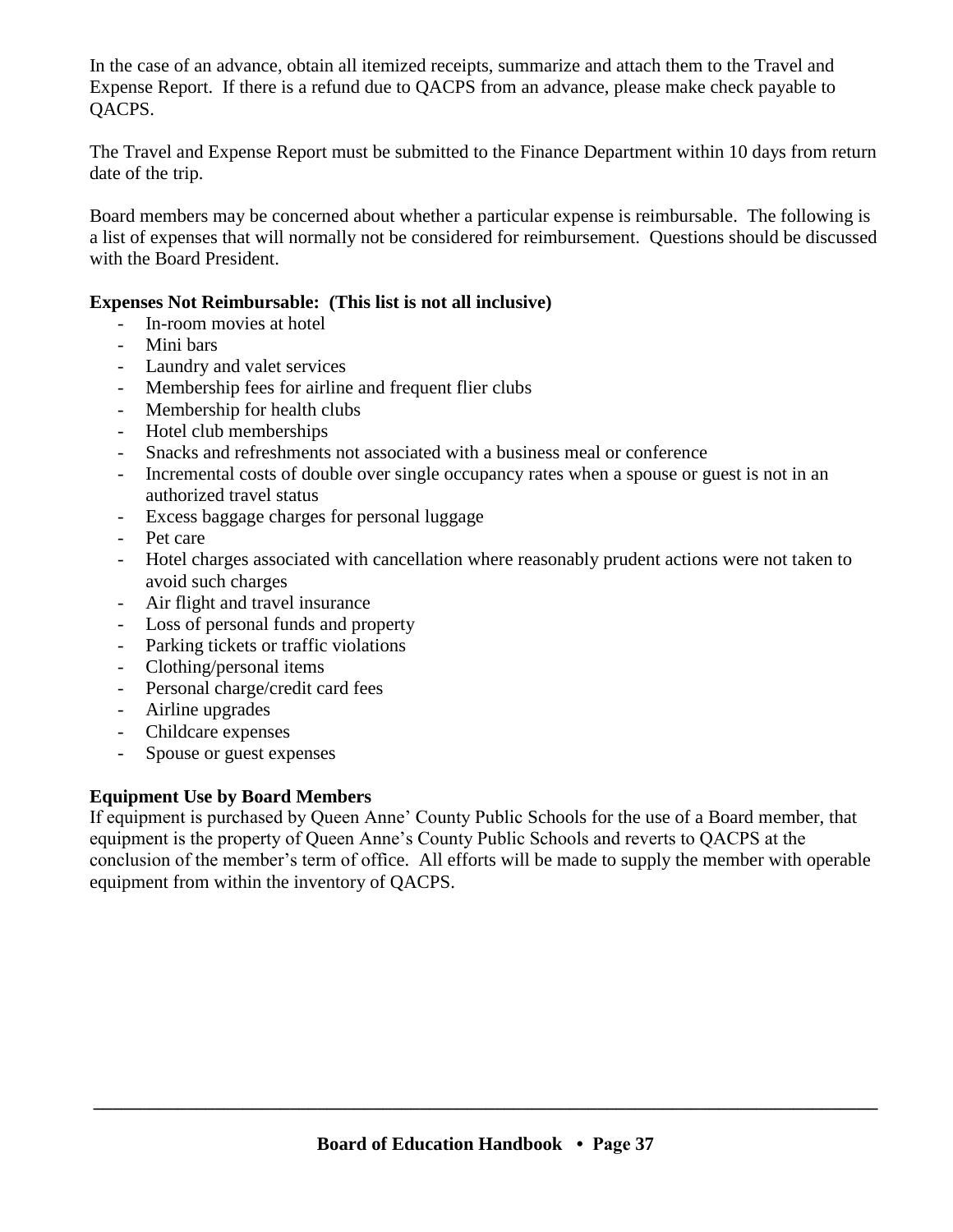## **Recognition of Service**

At the conclusion of his / her tenure in office, a Board member shall be presented with a framed certificate of appreciation, an appropriately engraved plaque, and a lifetime, complimentary pass to all activities sponsored by QACPS.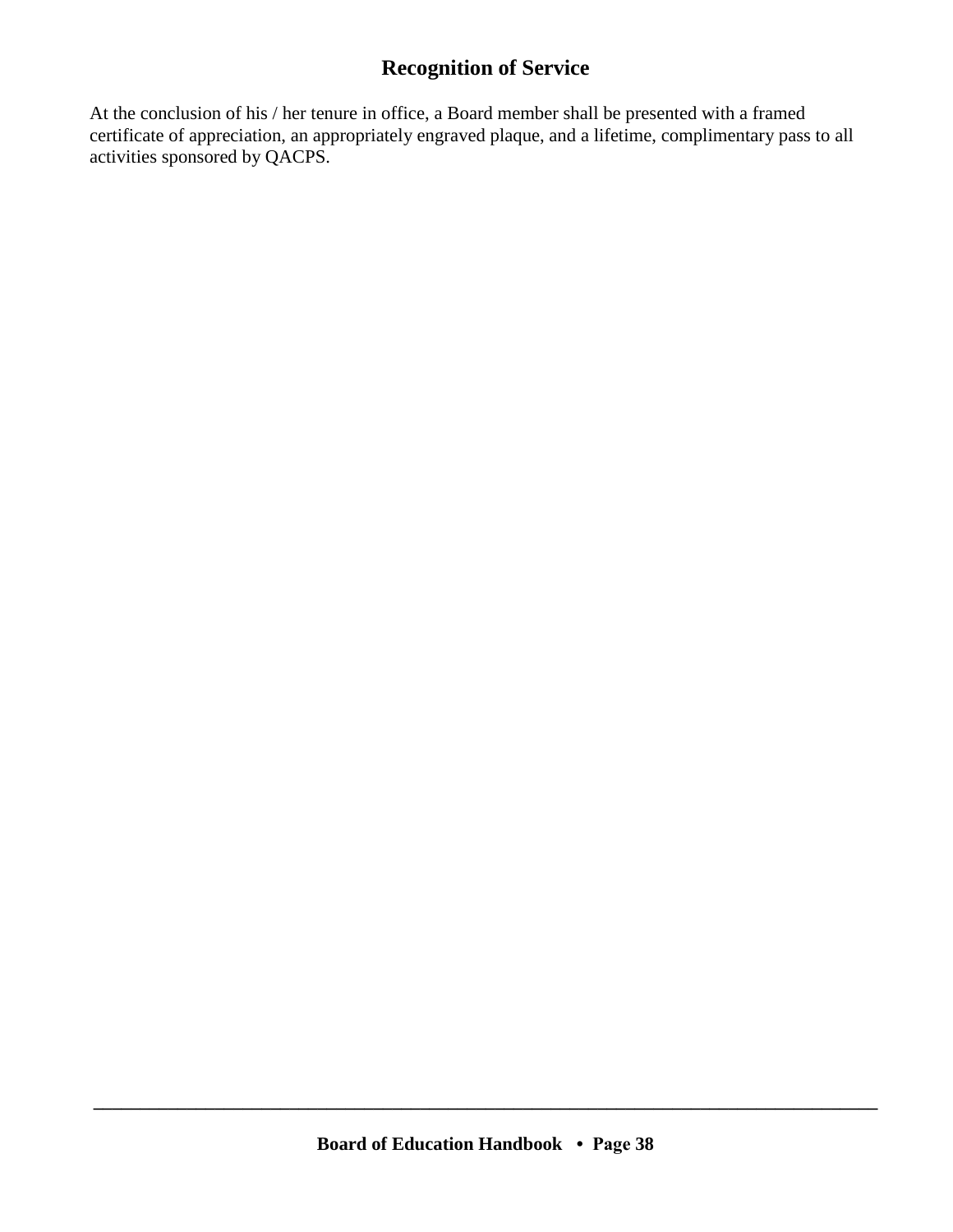Based on Sturgis Standard Code of Parliamentary Procedure (4th Ed.) Parliamentary Motions Guide

 $\overline{a}$ The motions below are listed in order of precedence.

|                | YOU WANT TO:                                               | YOU SAY:                                                   | INTERRUPT? 2ND? DEBATE? AMEND? VOTE? |     |               |               |          |
|----------------|------------------------------------------------------------|------------------------------------------------------------|--------------------------------------|-----|---------------|---------------|----------|
| $\mathbb{Z}^n$ | Close meeting                                              | I move that we adjourn                                     | ž                                    | Yes | ż             | Yes           | Majority |
| (75)           | Take break                                                 | I move to recess for                                       | ž                                    | Yes | Yes           | Yes           | Majority |
| (72)           | Register complaint                                         | I rise to a question of<br>privilege                       | Yes                                  | Σô  | ž             | ż             | None     |
| (68)           | temporarily<br>Lay aside                                   | motion be postponed<br>I move that the main<br>temporarily | $\frac{6}{2}$                        | Yes | $\frac{1}{2}$ | $\frac{6}{2}$ | Varies   |
| (65)           | vote immediately<br>Close debate and                       | close debate<br>I move to                                  | ž                                    | Yes | ż             | ż             | 2/3      |
| (62)           | Limit or extend<br>debate                                  | I move to limit debate<br>10                               | ž                                    | Yes | Yes           | Yes           | 2/3      |
| (58)           | Postpone to certain<br>time                                | I move to postpone the<br>motion until                     | ž                                    | Yes | Yes           | Yes           | Majority |
| (55)           | Refer to committee                                         | I move to refer the<br>motion to                           | ž                                    | Yes | Yes           | Yes           | Majority |
| (47)           | Modify wording of<br>motion                                | I move to amend the<br>motion by                           | ž                                    | Yes | Yes           | Yes           | Majority |
|                | (p 32) Bring business before<br>assembly (a main<br>motion | I move that                                                | ż                                    | Yes | Yes           | Yes           | Majority |

web site: www.jimslaughter.com Jim Slaughter, Certified Professional Parliamentarian-Teacher & Professional Registered Parliamentarian<br>336/378-1899(W) 336/378-1850(fax) P.O. Box 41027, Greensboro 27404 web site: www.jimshu

Side 1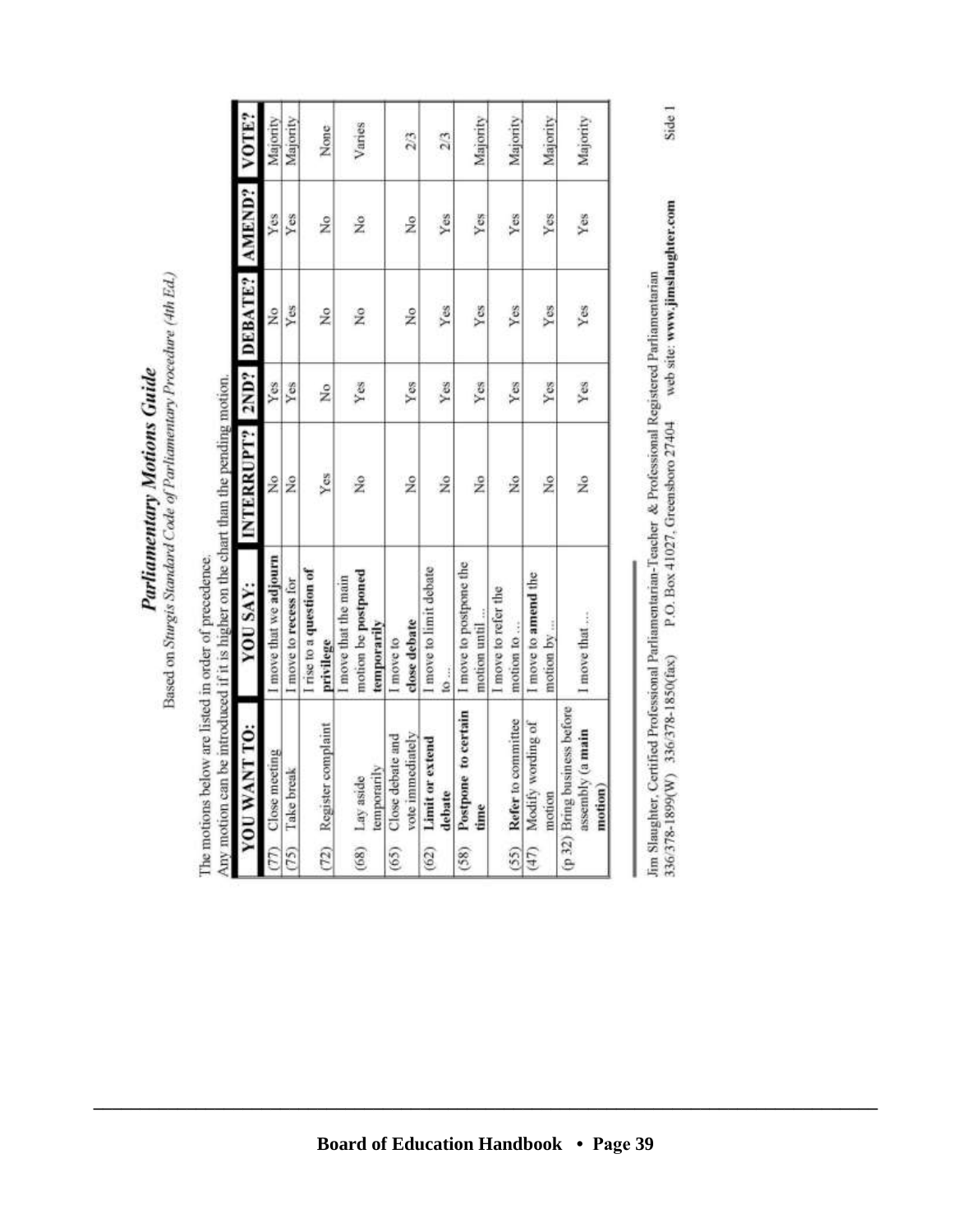Based on Sturgis Standard Code of Parliamentary Procedure (4th Ed.) Parliamentary Motions Guide

|      | YOU WANT TO:                  | YOU SAY:                                 | INTERRUPT? 2ND? DEBATE? AMEND? |               |               |               | VOTE?    |
|------|-------------------------------|------------------------------------------|--------------------------------|---------------|---------------|---------------|----------|
| (82) | Submit matter to<br>assembly  | decision of the chair<br>appeal from the | Yes                            | Yes           | Yes           | ź             | Majority |
| (84) | Suspend rules                 | I move to suspend the<br>rule requiring  | $\frac{1}{2}$                  | Yes           | $\frac{1}{2}$ | $\frac{1}{2}$ | 2/3      |
| (S7) | Enforce rules                 | Point of order                           | Yes                            | $\frac{6}{2}$ | Σo            | ž             | None     |
| (90) | Parliamentary<br>question     | Parliamentary inquiry                    | Yes                            | ž             | ž             | ž             | None     |
| (94) | Request to withdraw<br>motion | I wish to withdraw my<br>motion          | Yes                            | ż             | ż             | ż             | None     |
|      | (96) Divide motion            | I request that the motion<br>be divided  | ž                              | $\frac{1}{2}$ | $\frac{1}{2}$ | ž             | None     |
|      | (99) Demand rising vote       | I call for a division of<br>the assembly | Yes                            | $\frac{6}{2}$ | ż             | ż             | None     |

Incidental Motions - no order of precedence. Arise incidentally and decided immediately.

| (36) Amend a previous | move to amend the                 |               |     |      |               |          |
|-----------------------|-----------------------------------|---------------|-----|------|---------------|----------|
| rction                | totion that was                   | $\frac{6}{2}$ | Yes | Yes: | Yes           | Varies   |
| econsider main        |                                   |               |     |      |               |          |
| notion                | move to reconsider                | <b>Yes</b>    | Yes | Yes  | $\frac{6}{2}$ | daiority |
| ancel previous        |                                   |               |     |      |               |          |
| action                | move to rescine                   | $\frac{5}{2}$ | Yes | Yes  | $\frac{6}{2}$ | Majority |
| (44) Take from table  | move to resume<br>onsideration of | ş             | Yes | ş    | ş             | Majority |
|                       |                                   |               |     |      |               |          |

web site: www.jimslaughter.com Jim Slaughter, Certified Professional Parliamentarian-Teacher & Professional Registered Parliamentarian<br>336/378-1899(W) 336/378-1850(fax) P.O. Box 41027, Greensboro 27404 web site: www.jimsla

**Board of Education Handbook • Page 40** 

Side 2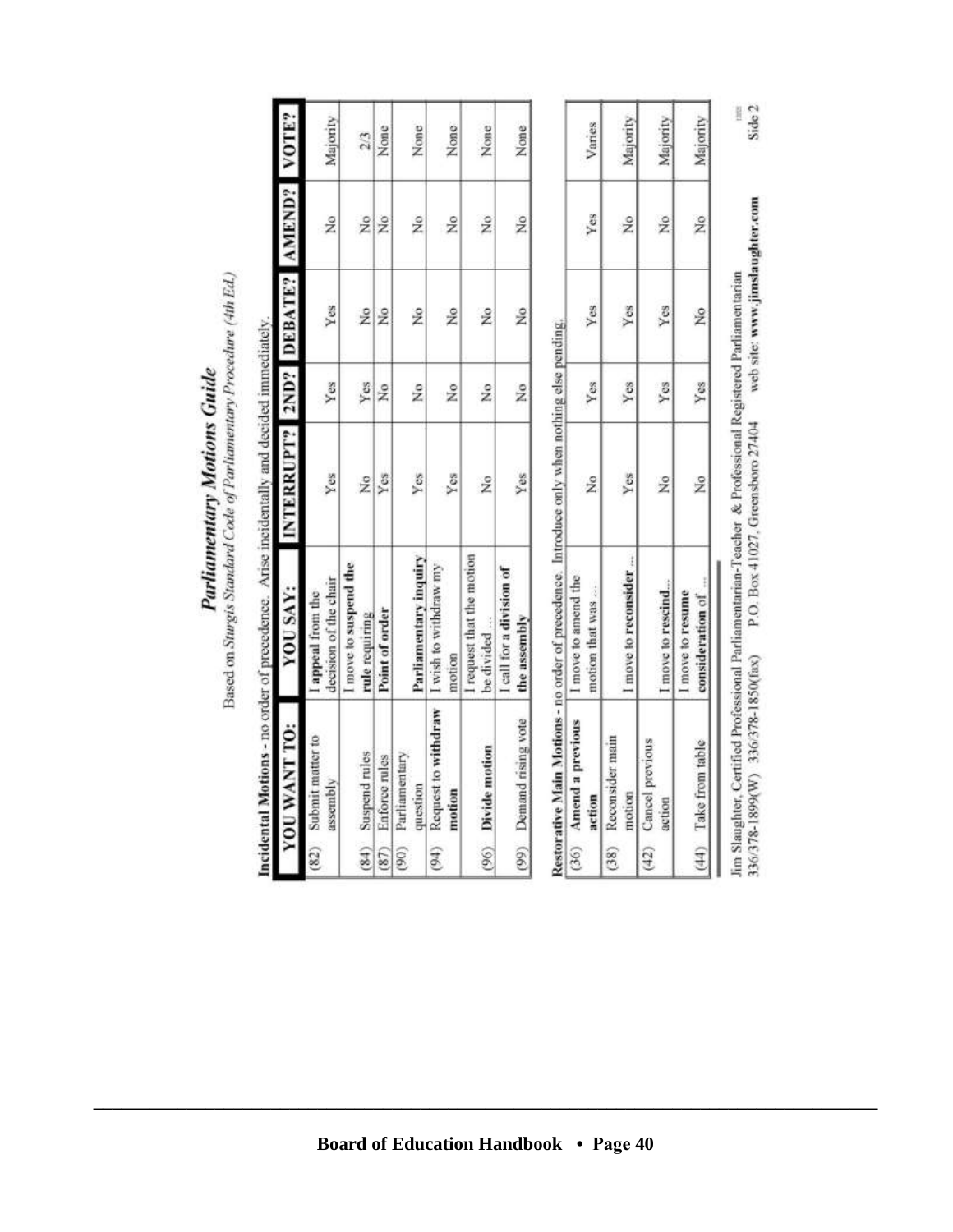## Amendments to Handbook

This Handbook may be amended, repealed, or suspended at a business meeting of the Board of Education of Queen Anne's County, provided that notice of the proposed change shall have been given to each member of the Board at the previous business meeting, and that the action is made by motion and second and carried by a majority vote. If there are 4 or less members of the Board, the action will be carried out by at least (3) affirmative votes.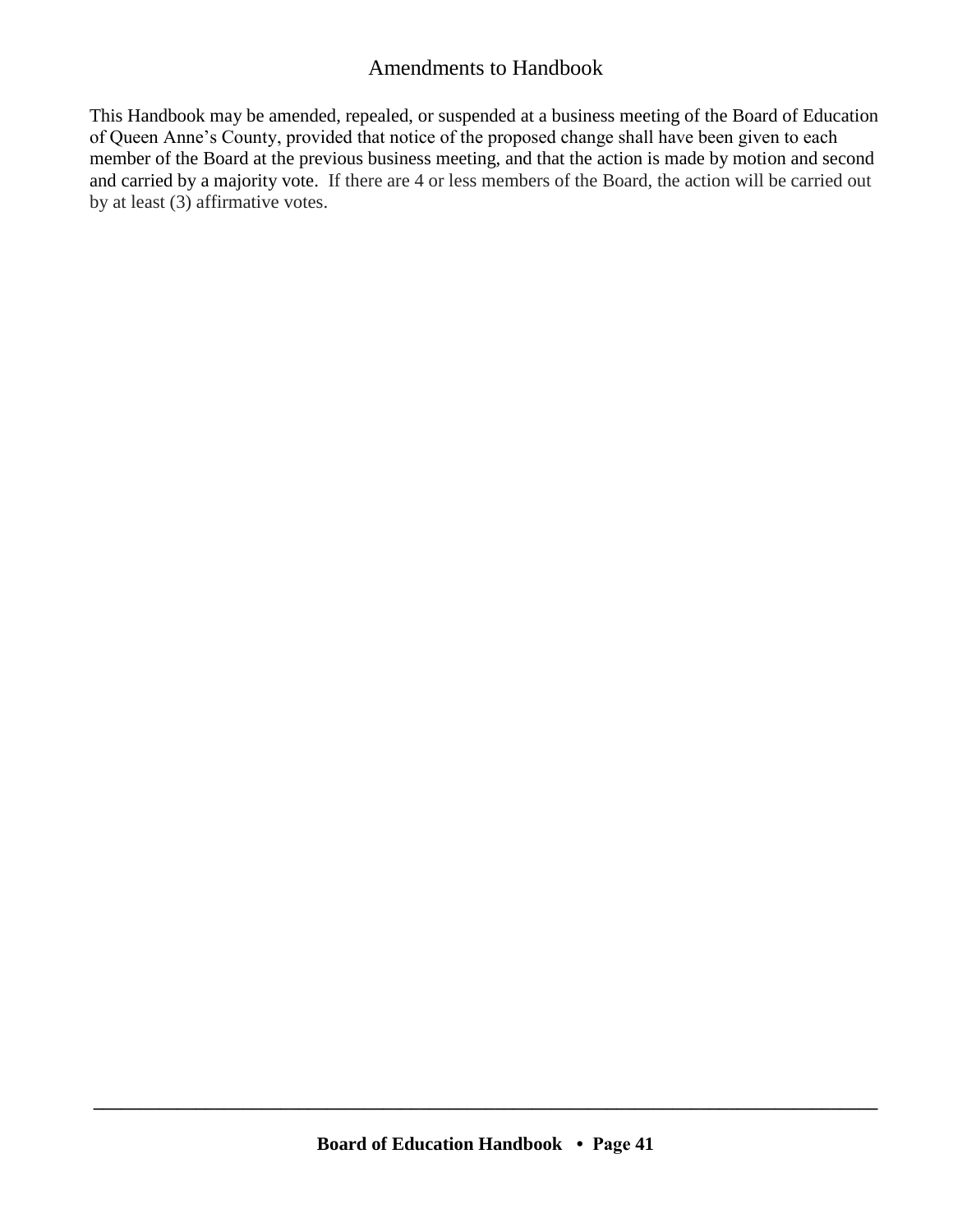# **Reference**

- *1. Maryland Annotated Code, Education Article*
- 2. *Maryland Association of Boards of Education* (MABE) Manual
- 3. *Maryland School Law Deskbook*
- 4. *Policy Book* by Queen Anne's County Public Schools
- 5. *Open Meetings Act Manual* by the Office of the Maryland Attorney General
- 6. *The Key Words of School Boards Guidebook* by the National School Boards Association